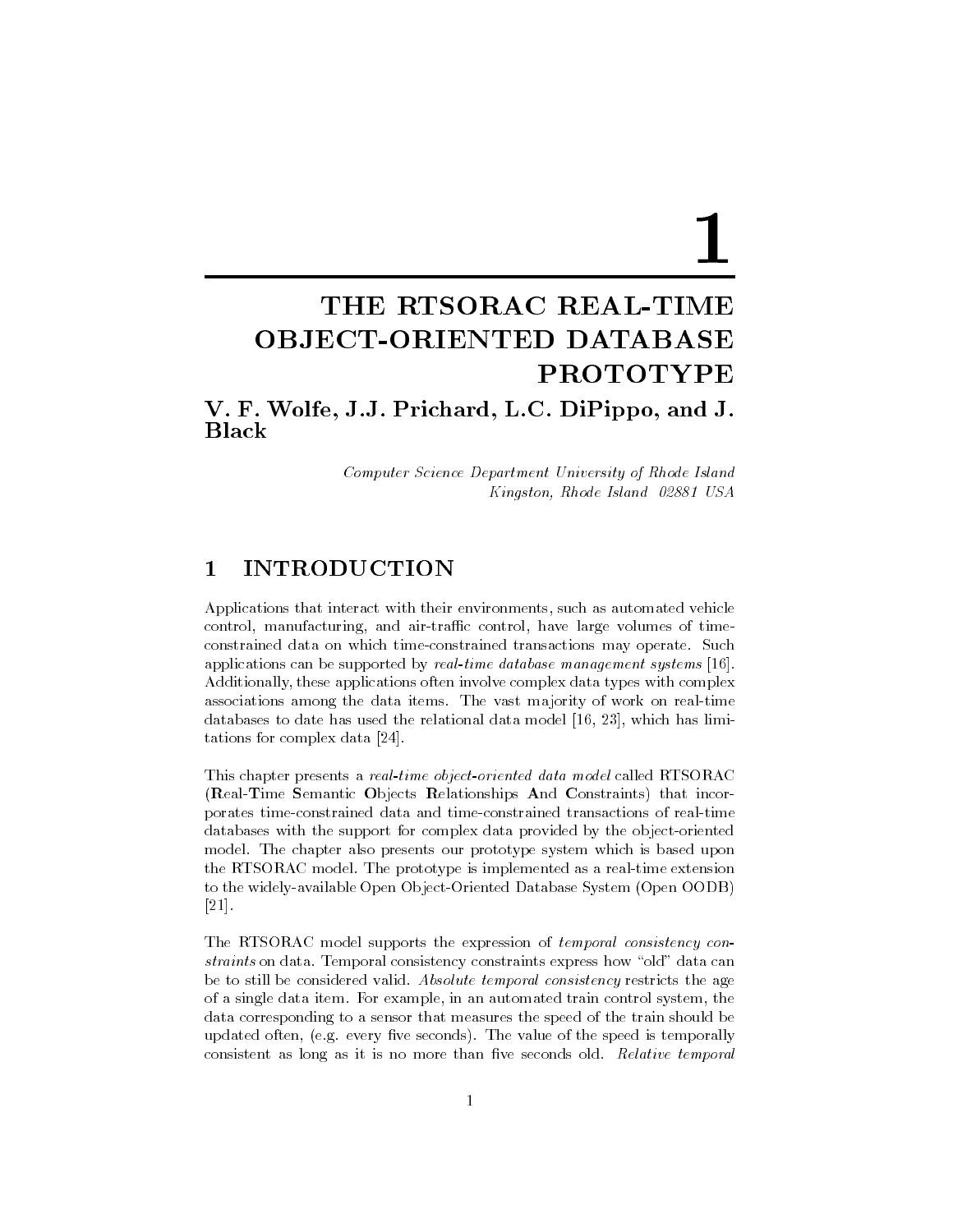consistency restricts the relative ages of a group of data items with respect to each other. For example, if the train control system computes the new fuel consumption levels using the current speed and position on the tracks, it is important that the ages of the speed and position data be relatively close to one another (e.g. within two seconds) so that they represent the "same" snapshot of the environment.

RTSORAC also supports the expression of time constrained transactions. Timing constraints on transactions come from one of two sources. First, temporal consistency requirements of the data impose timing constraints on a transaction. For instance, the period of a sensor transaction is dictated by the absolute temporal consistency requirements of the sensor data that it writes. The second source of timing constraints on transactions is system or user requirements on reaction time. There are typically two types of timing constraints on transactions: absolute timing constraints (e.g. earliest start time, latest finish time) and periodic timing constraints (e.g. frequency of transaction initiation). The criticality of meeting timing constraints is often characterized as hard real $time$  or soft real-time. Although predictability is desirable, it is very difficult to achieve in a complex database system [23]. In the RTSORAC model and prototype, we concentrate on soft real-time database management, where providing predictability is desirable, but not necessary.

The addition of timing constraints on transactions and data requires advanced transaction scheduling and concurrency control techniques [1, 3, 23]. Transaction schedules should meet timing constraints and they should maintain the logical consistency of the data in the database. Most conventional database system concurrency control techniques seek to maintain logical consistency of data while not supporting temporal consistency and transaction timing constraints. For instance, a conventional technique may block a transaction with tight timing constraints or one that updates temporally invalid data if the transaction attempts to write to a data item that another transaction is reading. Alternatively, a concurrency control technique could seek to maintain temporal consistency of a data item by preempting the transaction that is reading the data item in favor of an update transaction or one with tighter timing constraints. However, this preemption may violate the logical consistency of the data or the logical consistency of the preempted reading transaction. The RTSORAC model supports expression of both logical and temporal consistency require ments and their trade-offs, as described in Section 2. Our prototype system uses a novel real-time semantic concurrency control technique to enforce these constraints and trade-offs, as described in Section 3.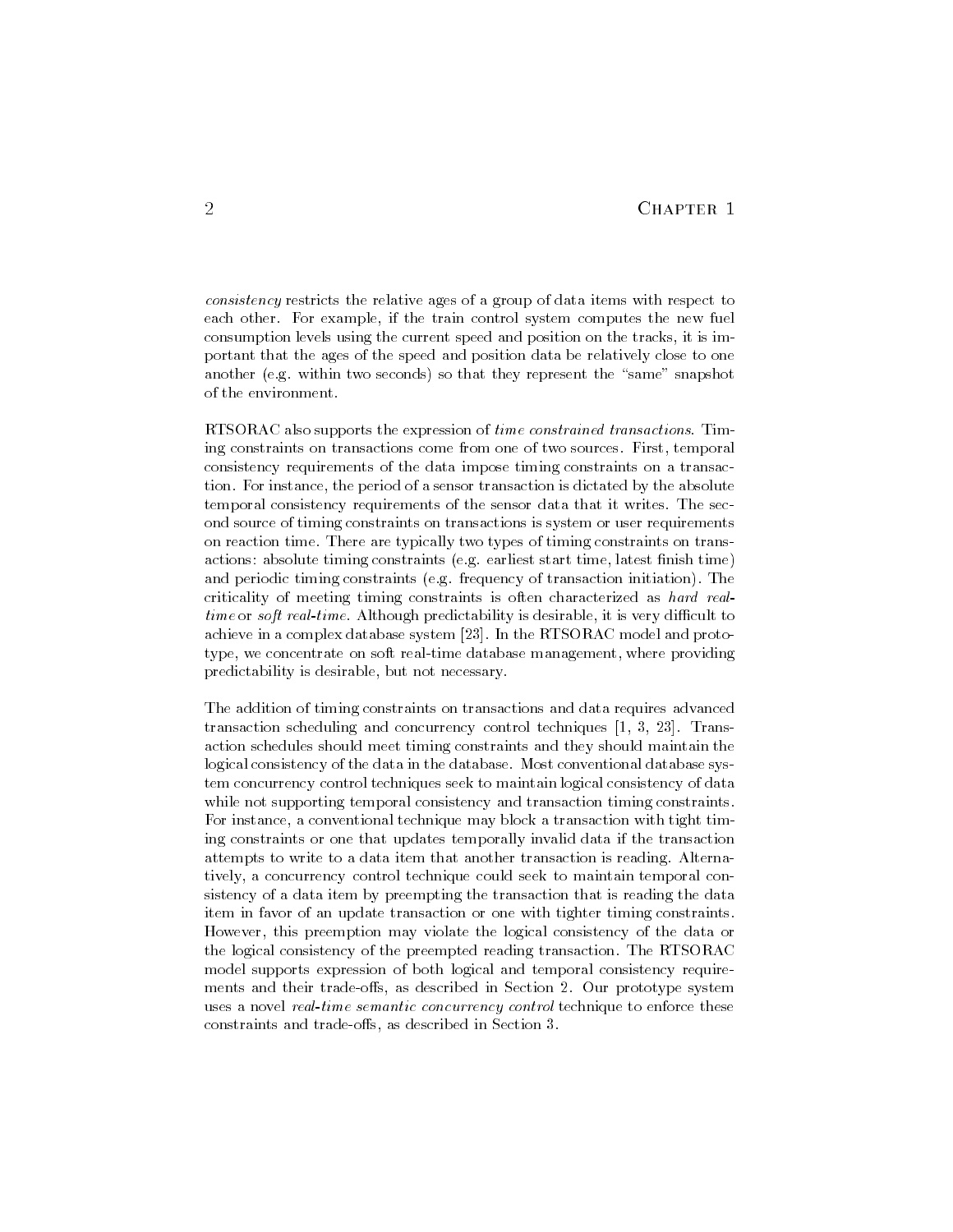In situations where logical consistency is traded for temporal consistency, imprecision may be introduced into a transaction's "view" of the data or into the data value itself. Many real-time control applications allow a certain amount of imprecision. For instance, it may be sufficient for the stored data value representing a train's oil pressure to be within a specied number of units of an exact value. Also, since much of the data in real-time applications is periodically read from sensors, allowing temporary imprecision may be permissible because precise values can be restored on the next update. However, even if imprecision is allowed, it typically must be bounded in the system. The RTSORAC model of Section 2 provides for the expression of imprecision accumulation and bounds; Section 3 describes how the prototype system's concurrency control technique enforces the imprecision bounds.

Other work has been done on temporal consistency enforcement, real-time transaction management, and imprecision in real-time databases (see [23] for a survey). This work has primarily involved extensions to the relational data model. Although the relational model is useful for many applications, there are several reasons why we believe that it is not as well-suited as an object-oriented database model (OODM) (for a survey of object-oriented database research see [24]) for many other real-time applications. An OODM allows for the speci fication of more complex data types than those typically allowed in relational databases. The encapsulation mechanisms of a OODM allow constraints that are specific to a data object to be enforced within the object. That is, instead of imposing a correctness criterion that ignores temporal consistency, such as serializability, the schema designer can express both logical and temporal consistency constraints for each individual object. This allows for more flexible correctness criteria to be used. The capability to include user-defined operations (methods) on data objects can improve real-time capabilities by providing complex operations with well-known timing behavior and by allowing a wide range of operation granularities for semantic real-time concurrency control. That is, instead of only enforcing concurrency among read and write operations, as is typically done in relational data models, the OODM can potentially allow for the enforcement of concurrency among a rich set of user-defined operations on objects.

The remainder of this chapter is structured as follows. Section 2 describes the RTSORAC real-time object-oriented data model. Section 3 summarizes our prototype development which includes techniques for real-time concurrency control, real-time scheduling, and data definition/data manipulation under the RTSORAC model. Section 4 reviews the strengths, weaknesses, and current work involving the model and implementation.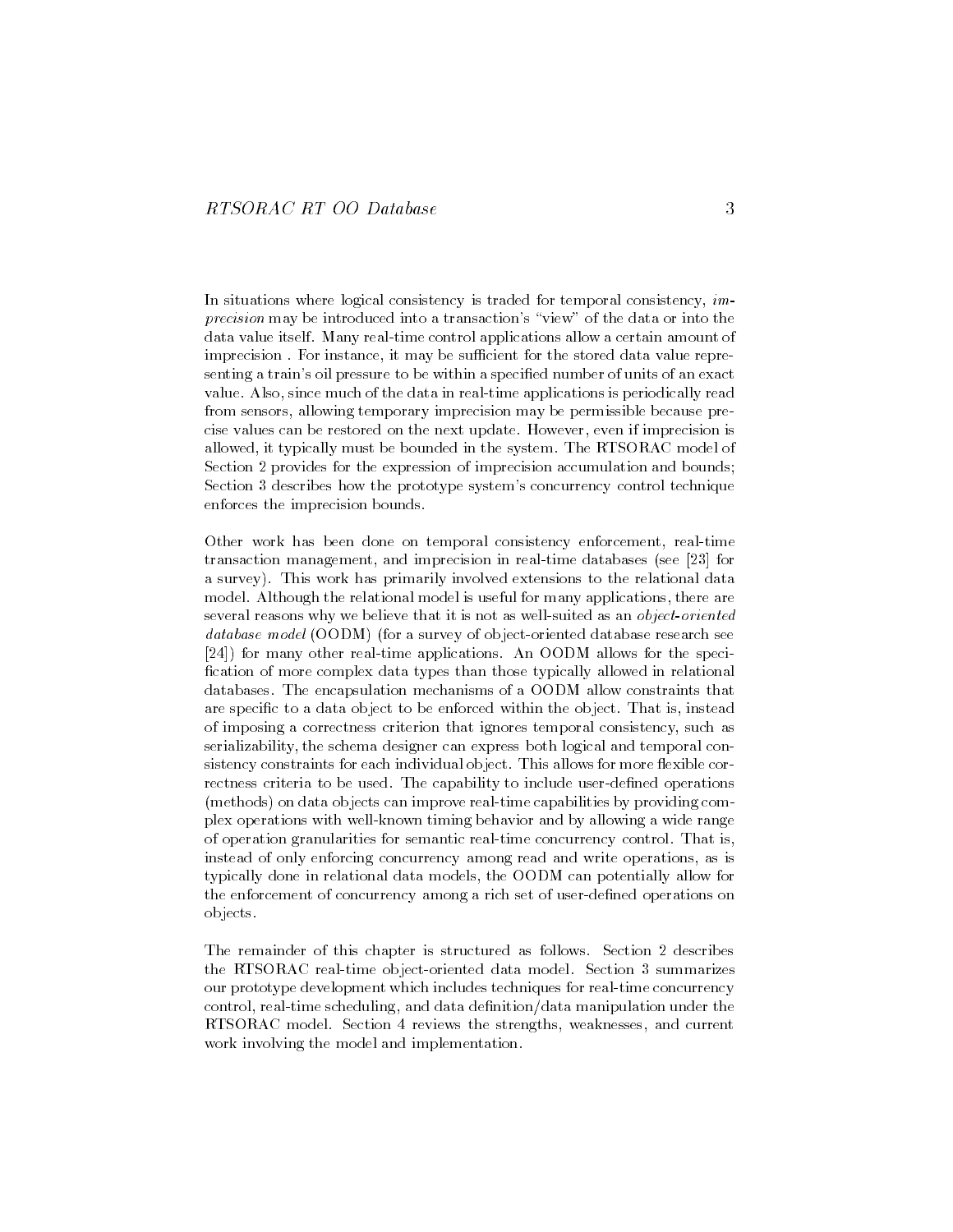#### 2 THE RTSORAC MODEL  $\bf{2}$

The RTSORAC model incorporates features that support the requirements of a real-time database into an extended object-oriented model. It has three components that model the properties of a real-time object-oriented database: objects, relationships and transactions. Objects represent database entities. RTSORAC extends a traditional object model with attributes that have time and *imprecision* fields. Objects are also extended to express *constraints*: logical constraints (on the value fields of attributes), temporal constraints (on the time fields of attributes), and bounds on imprecision (on the imprecision fields of attributes). To support trade-offs among conflicting constraints, each object also expresses a compatibility function among its methods. RTSORAC relationships represent associations among the database objects. Relationships also express inter-object constraints. RTSORAC transactions access the objects and relationships in the database. These transactions can have timing and imprecision constraints.

We now describe each of the RTSORAC model components in detail.

### 2.1 Ob jects

An object (Figure 1) consists of five components,  $\langle N, A, M, C, CF \rangle$ , where N is a unique name or identifier. A is a set of attributes, M is a set of methods,  $C$ is a set of constraints, and  $CF$  is a compatibility function. Figure 2 illustrates an example of a **Train** object (adapted from [4]) for storing information about a train control system in a database.

Object =  $\langle N, A, M, C, CF \rangle$  $N = UniquelD$  $A = \{a_1, a_2, ..., a_m\}$  where attribute  $a_i = \langle N_a, V, T, I \rangle$  $M = \{m_1, m_2, ..., m_n\}$  where method  $m_i = \langle N_m, Arg, Exc, Op, OC \rangle$  $C = \{c_1, c_2, ..., c_s\}$  where constraint  $c_i = \langle N_c, AttrSet, Pred, ER \rangle$  $CF$  $=$  compatibility function

Figure 1 Object characteristics in RTSORAC

#### Attributes.

Each attribute of an object is characterized by  $\langle N_a, V, T, I \rangle$ .  $N_a$  is the name of the attribute. The second field,  $V$ , is used to store the value of the attribute,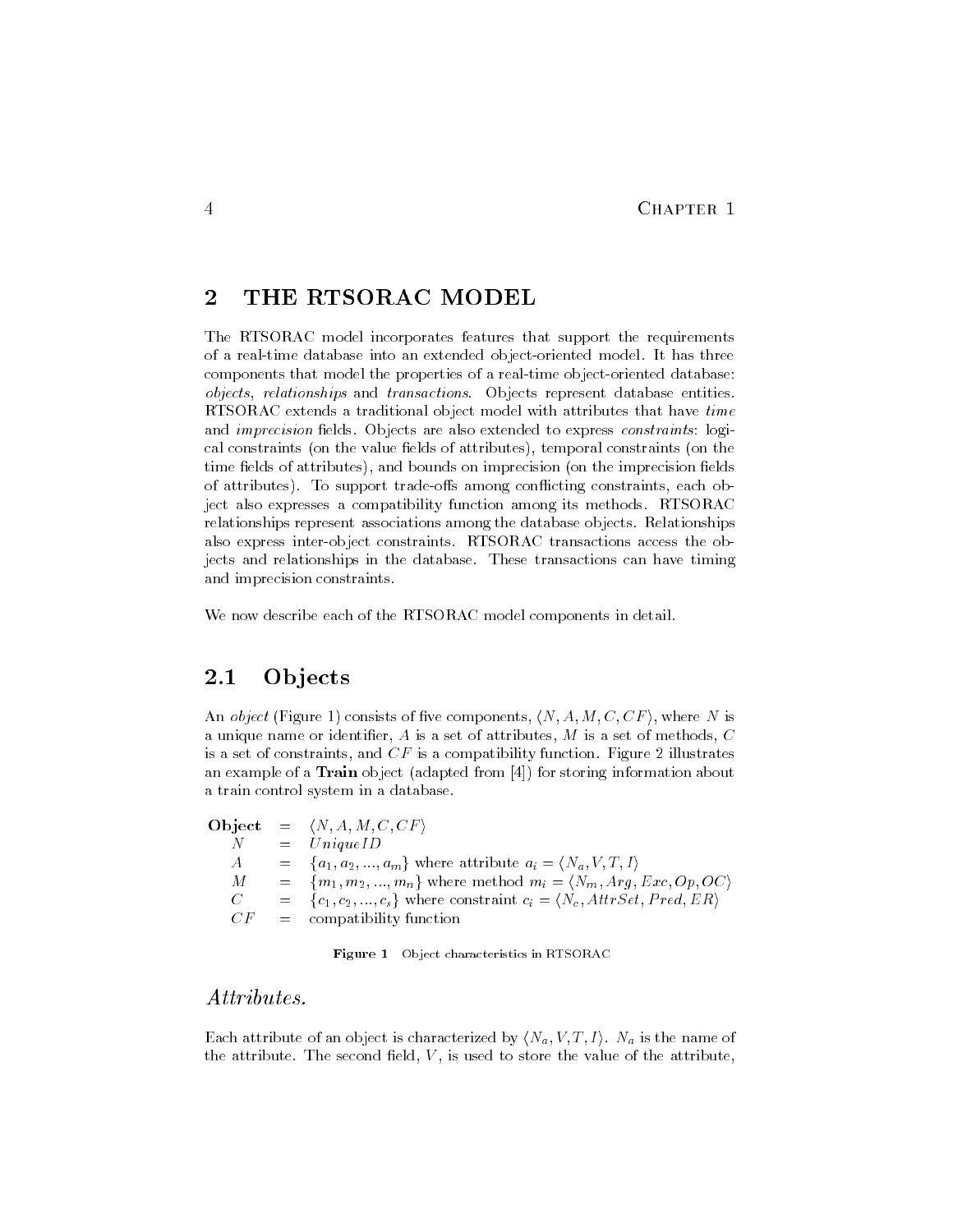and may be of some abstract data type. The next field,  $T$ , is used to store the time at which the value was recorded. Access to the time field of an attribute is necessary for maintaining the attribute's temporal consistency. For example, in the Train object, there is an attribute for storing the oil pressure called OilPr which is updated periodically by a sensor. This update is expected every thirty seconds, thus the OilPr attribute is considered temporally inconsistent if the update does not occur within that time frame. The system must examine the time field of the **OilPr** attribute to determine if the update occurs as expected.

The last field,  $I$ , of an attribute is used to store the amount of imprecision associated with the attribute. This field is of the same type as the value field V . We elaborate on the management of imprecision in our discussion of an object's compatibility function later in this section, and in Section 3.4.



Figure 2 Example of Train object

#### $Methods.$

Each method of an object is of the form  $\langle N_m, Arg, Exc, Op, OC \rangle$ .  $N_m$  is the name of the method. Arg is a set of arguments for the method, where each argument has the same components as an attribute, and is used to pass information in and/or out of the method. Exc is a set of exceptions that may be raised by the method to signal that the method has terminated abnormally.

 $Op$  is a set of operations that represent the actions of the method. These operations include statements for conditional branching, looping, I/O, and reads and writes to an attribute's value, time, and imprecision fields.

The last characteristic of a method, OC, is a set of operation constraints. An operation constraint is of the form  $\langle N_{oc}, OpSet, Pred, ER \rangle$  where  $N_{oc}$  is the name of the operation constraint,  $OpSet$  is a subset of the operations in  $Op$ ,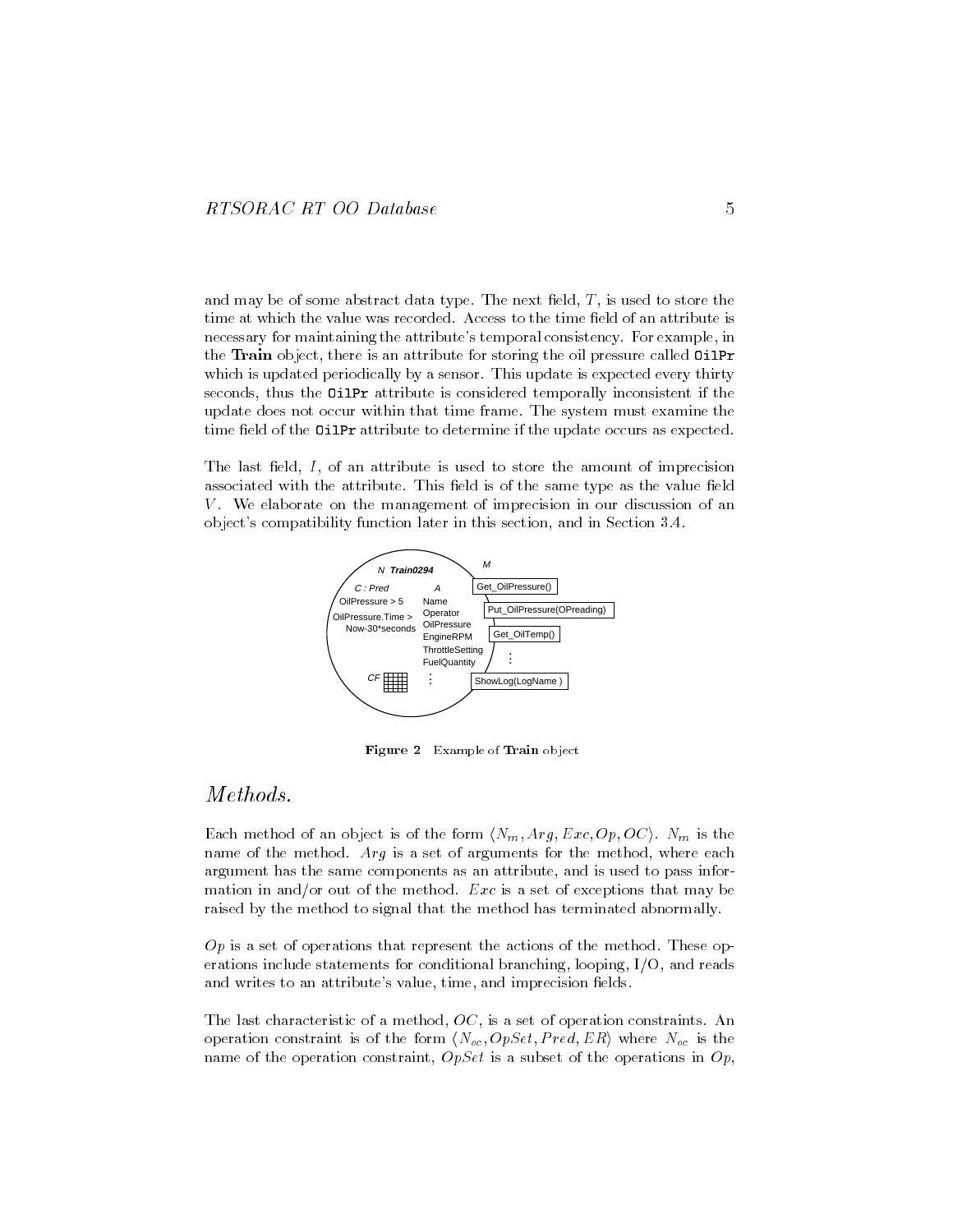*Pred* is a predicate (Boolean expression), and  $ER$  is an enforcement rule. The predicate is specified over  $OpSet$  to express precedence constraints, execution constraints, and timing constraints [22]. The enforcement rule is used to express the action to take if the predicate evaluates to false. A more complete description of an enforcement rule can be found in the paragraphs below describing constraints.

Here is an example of an operation constraint predicate in the Train object:

```
Pred: complete(Put_OilPr) < NOW + 5*seconds
```
A deadline of NOW + 5\*seconds has been specied for the completion of the Put DilPr method. Note the use of a special atom complete(e), which represents the completion time of the executable entity e. Other atoms that are useful in the expression of timing constraints include  $start(e)$ , wcet $(e)$ , and request(e) which represent the execution start time, worst case execution time, and the execution request time of entity e respectively.

#### $Constrains$

The constraints of an object permit the specification of correct object state. Each constraint is of the form  $\langle N_c, AttrSet, Pred, ER \rangle$ . N<sub>c</sub> is the name of the constraint. AttrSet is a subset of attributes of the object.  $Pred$  is a predicate that is specified using attributes from the  $AttrSet$ . The predicate can be used to express the logical consistency requirements by using value fields of the attributes. It can express temporal consistency requirements by using the time fields of attributes. It can express imprecision limits by using the imprecision fields of attributes.

The enforcement rule  $(ER)$  is executed when the predicate evaluates to false, and is of the form  $\langle Exc, Op, OC \rangle$ . Exc is a set of exceptions that the enforcement rule may signal,  $Op$  is a set of operations that represent the actions of the enforcement rule, and  $OC$  is a set of operation constraints on the execution of the enforcement rule.

As an example of a temporal consistency constraint, consider the following. As mentioned earlier, the Train object has an oil pressure attribute that is updated with the latest sensor reading every thirty seconds. To maintain the temporal consistency of this attribute, the following constraint is defined: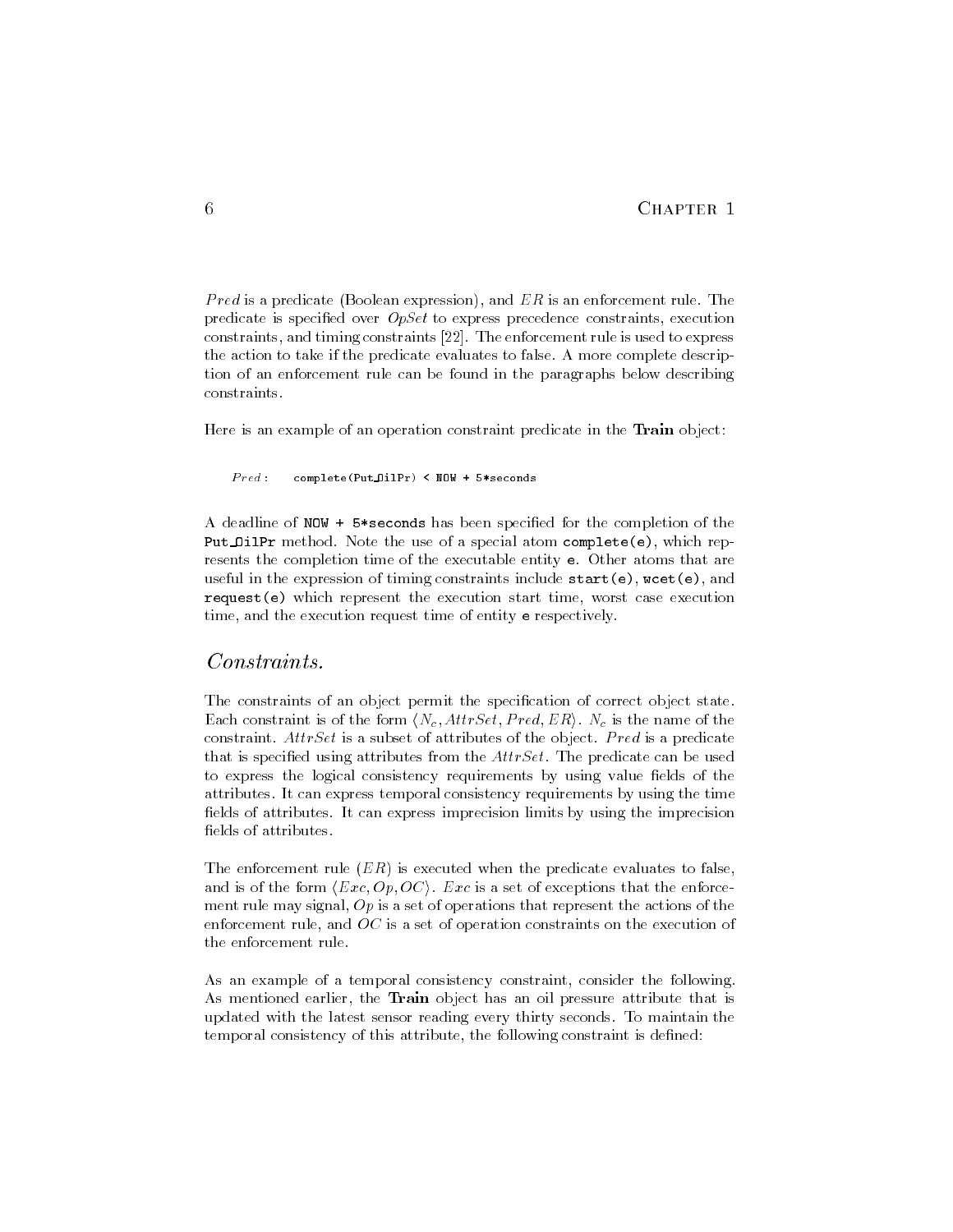$N$  : 0ilPr\_avi  $AttrSet$ : {0ilPr}  $Pred:$  0ilPr.time > Now - 30\*seconds  $EB$ if Missed  $\leq$  2 then Missed = Missed + 1 signal OilPr Warning else signal OilPr Alert

The enforcement rule specifies that if only one or two of the readings have been missed, a counter is incremented indicating that a reading has been missed and a warning is signaled using the exception OilPr Warning. If more than two readings have been missed, then an exception  $OiPr$ **Alert** is signaled, which might lead to a message being sent to the train operator. The counter Missed is reset to zero whenever a new sensor reading is written to the OilPr attribute.

#### Compatibility Function.

The compatibility function of an object expresses the semantics of allowable concurrent execution of each ordered pair of methods in the object. For each ordered pair of methods,  $(m_i, m_j)$ , a Boolean expression  $(BE_{i,j})$  is defined.  $BE_{i,j}$  can be evaluated to determine whether or not  $m_i$  and  $m_j$  can execute concurrently. In many object-oriented systems, the execution of a single method of an object prevents any other methods of the object from being executed, i.e. the entire object is locked upon invocation of a single method. Through the use of the compatibility function, the designer of an object can allow more flexibility in sharing of objects by defining the semantics of the compatibility of each pair of methods.

In the ordered pair  $(m_i, m_j)$  for which  $BE_{i,j}$  is defined,  $m_i$  represents a method that has an active invocation, and  $m_i$  represents a method for which an invocation has been requested by a transaction. The boolean expression may involve predicates for several system characteristics including: affected sets [5], which are the attributes of the object that can be read or written by a method; the current time and the temporal consistency requirements of attributes; the current amounts and limits of imprecision of attributes and method arguments; the object's other active methods, as well as other characteristics [8]. All of the information that the compatibility function uses to make its determination is available locally within the object or in the arguments of the methods involved. If the compatibility function evaluates to TRUE, then the method invocations may execute concurrently; otherwise, they should not be allowed to execute concurrently.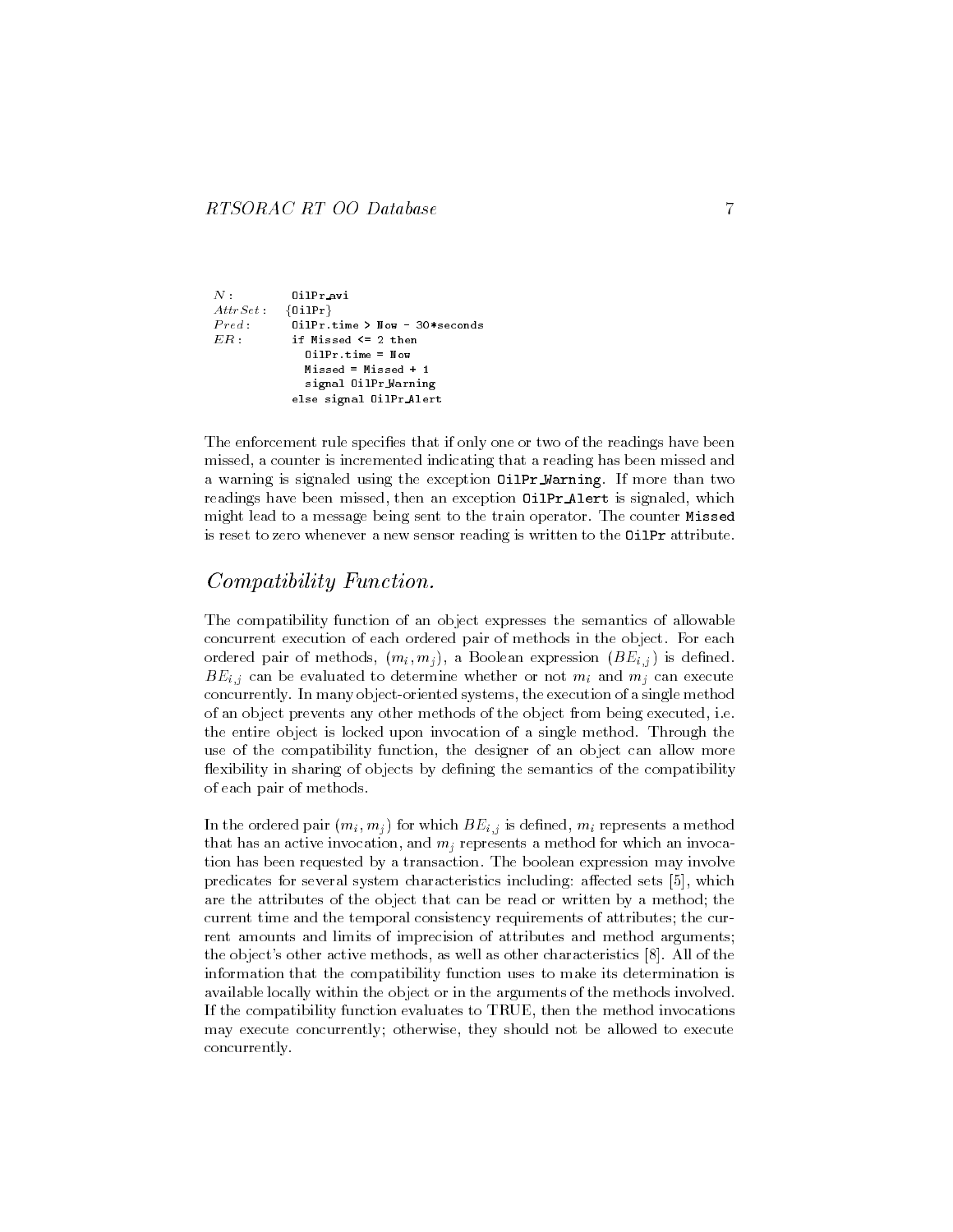|       | Compatibility                                                                                                                                                      | <b>Imprecision Accumulation</b>                            |
|-------|--------------------------------------------------------------------------------------------------------------------------------------------------------------------|------------------------------------------------------------|
| $A$ : | $CF(Put\_OilPr(), Put\_OilTemp()) =$<br>T RIJ E                                                                                                                    | No Imprecision                                             |
| в:    | $CF(Get\_OilPr(P_1), Put\_OilPr(P_2)) =$<br>$(OilPr.time \leq Now - 30*sec)$ AND<br>$( OilPr.value - P_2.value  \leq$<br>$(P_1 \cdot implimit - P_1 \cdot ImpAnt)$ | Increment $P_1$ . ImpAmt by<br>$ OilPr.value - P_2.value $ |
| C:    | $CF(Put\_OilPr(P_1), Put\_OilPr(P_2)) =$<br>$( P_1.value - P_2.value  \leq$<br>$OilPr.implimit - OilPr.ImpAnt$                                                     | Increment $OilPr_{M}$<br>$ P_1 $ value $ P_2$ value        |

Figure 3 Compatibility Function Examples

Based on the semantics of the application, the compatibility function may allow method interleavings that introduce imprecision into the attributes and method arguments. Therefore, in addition to specifying compatibility between two method invocations, the compatibility function expresses information about the potential imprecision that could be introduced by interleaving method invocations. There are three potential sources of imprecision when methods invocations  $m_i$  and  $m_j$  are interleaved: imprecision in the value of an attribute that is written by both  $m_i$  and  $m_j$ , imprecision in the value of the return arguments of  $m_i$  when  $m_i$  reads attributes written by  $m_i$  and imprecision in the value of the return arguments of  $m_i$  when  $m_i$  reads attributes written by  $m_i$  [17].

Figure 3 demonstrates several examples of the compatibility function and its associated imprecision accumulation for the Train object of Figure 2. In Example  $A$  of Figure 3, the compatibility function is used to specify that the methods Put DilPr and Put OilTemp can always run concurrently. This is appropriate because these two methods access different attributes. No imprecision is introduced in this case. Example  $B$  demonstrates trading off logical consistency for temporal consistency. If the temporal consistency constraint on the OilPr attribute has been violated  $(OilPrtime \leq Now - 30 * seconds)$ , then the compatibility function specifies that the Put OilPr method invocation can execute concurrently with an active Get DilPr method, presumably to restore the temporal consistency of the  $O_i Pr$  attribute. The  $CF$  restricts this interleaving to occur only if the amount of imprecision in the argument  $P_1$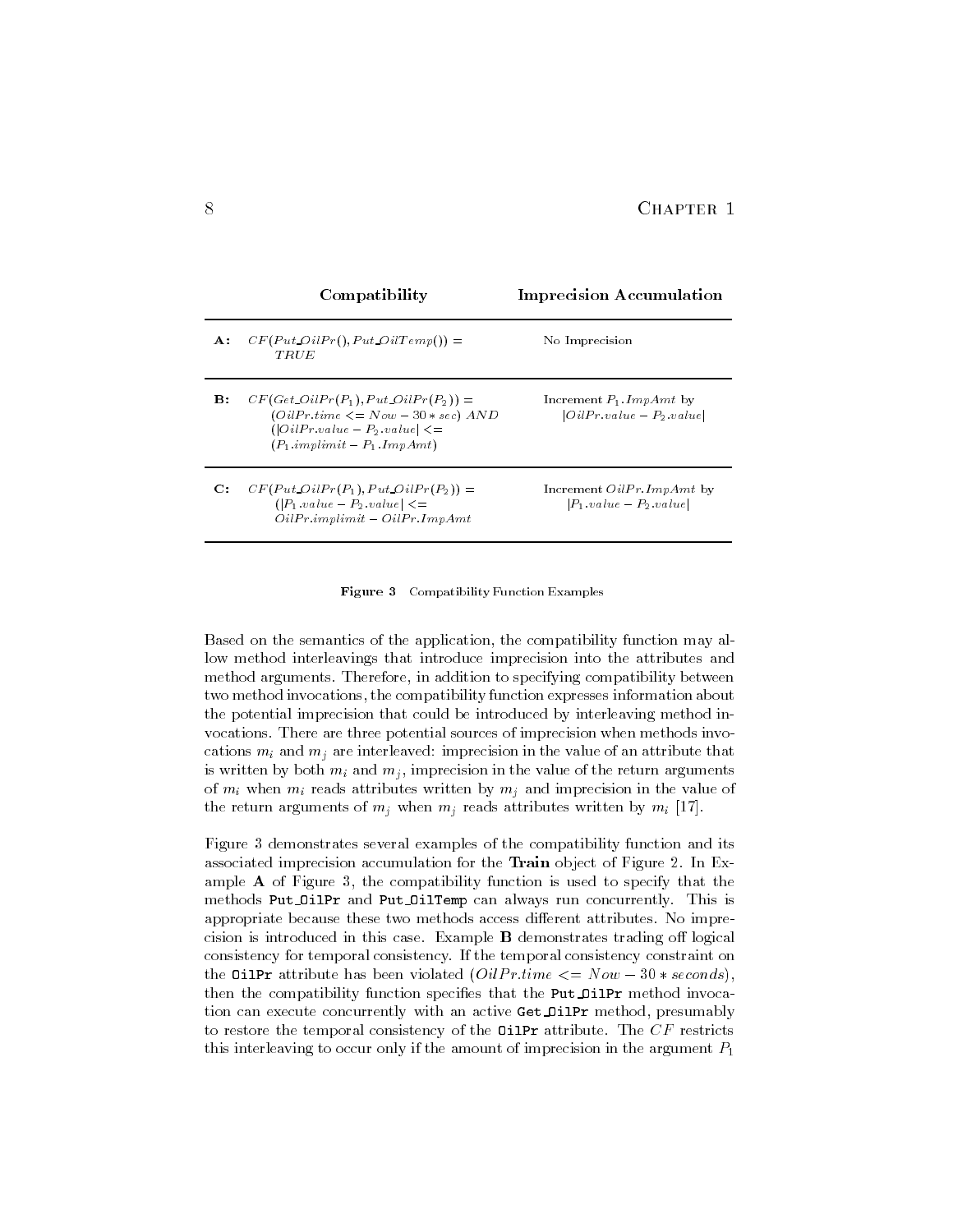|                  | Relationship                                                                            | $= \langle N, A, M, C, CF, P, IC \rangle$ |
|------------------|-----------------------------------------------------------------------------------------|-------------------------------------------|
| N                | $=$ $UniquelD$                                                                          |                                           |
| $\boldsymbol{A}$ | $= \{a_1, a_2, , a_m\}$ where attribute $a_i = \langle N_a, V, T, I \rangle$            |                                           |
| M                | $= \{m_1, m_2, , m_n\}$ where method $m_i = \langle N_m, Arg, Exc, Op, OC \rangle$      |                                           |
| $\,C$            | $= \{c_1, c_2, , c_r\}$ where constraint $c_i = \langle N_c, AttrSet, Pred, ER \rangle$ |                                           |
| CF               | $=$ compatibility function                                                              |                                           |
| P                | $= \{p_1, p_2, , p_s\}$ where participant $p_i = \langle N_p, OT, Card \rangle$         |                                           |
|                  | $IC = \{ic_1, ic_2, , ic_t\}$ where interobject constraint                              |                                           |
|                  | $ic_i = \langle N_{ic}, PartSet, Pred, ER \rangle$                                      |                                           |

Figure 4 Relationship Characteristics in RTSORAC

of the Get OilPr method invocation does not exceed the limit specied by the invoking transaction  $(P_1\text{.implimit}, \text{ see Section 2.3})$ . The amount of imprecision to add to  $P_1$  in this case is also specified by the compatibility function. Example C demonstrates how the OilPr attribute can become imprecise if two sensor transactions individually invoke the Put OilPr method and these methods are allowed to interleave. Note that although we use only simple methods (essentially reads and writes) in this example, the compatibility function can specify imprecision accumulation for general object methods [8].

### 2.2 Relationships

Relationships represent aggregations of two or more objects. In the RTSORAC model, a relationship (Figure 4) consists of  $\langle N, A, M, C, CF, P, IC \rangle$ . The first five components of a relationship are identical to the same components in the definition of an object. In addition, objects that can participate in the relationship are specified in the participant set  $P$ , and a set of interobject constraints is specified in  $IC$ .

Figure 5 illustrates an example of an Energy Management relationship for relating a Train object with a Track object. The Track object stores information such as track prole and grade, speed limits, maximum load, and power available. The Energy Management relationship uses both train and track information to determine control algorithm parameters such as fuel efficient throttle and brake settings.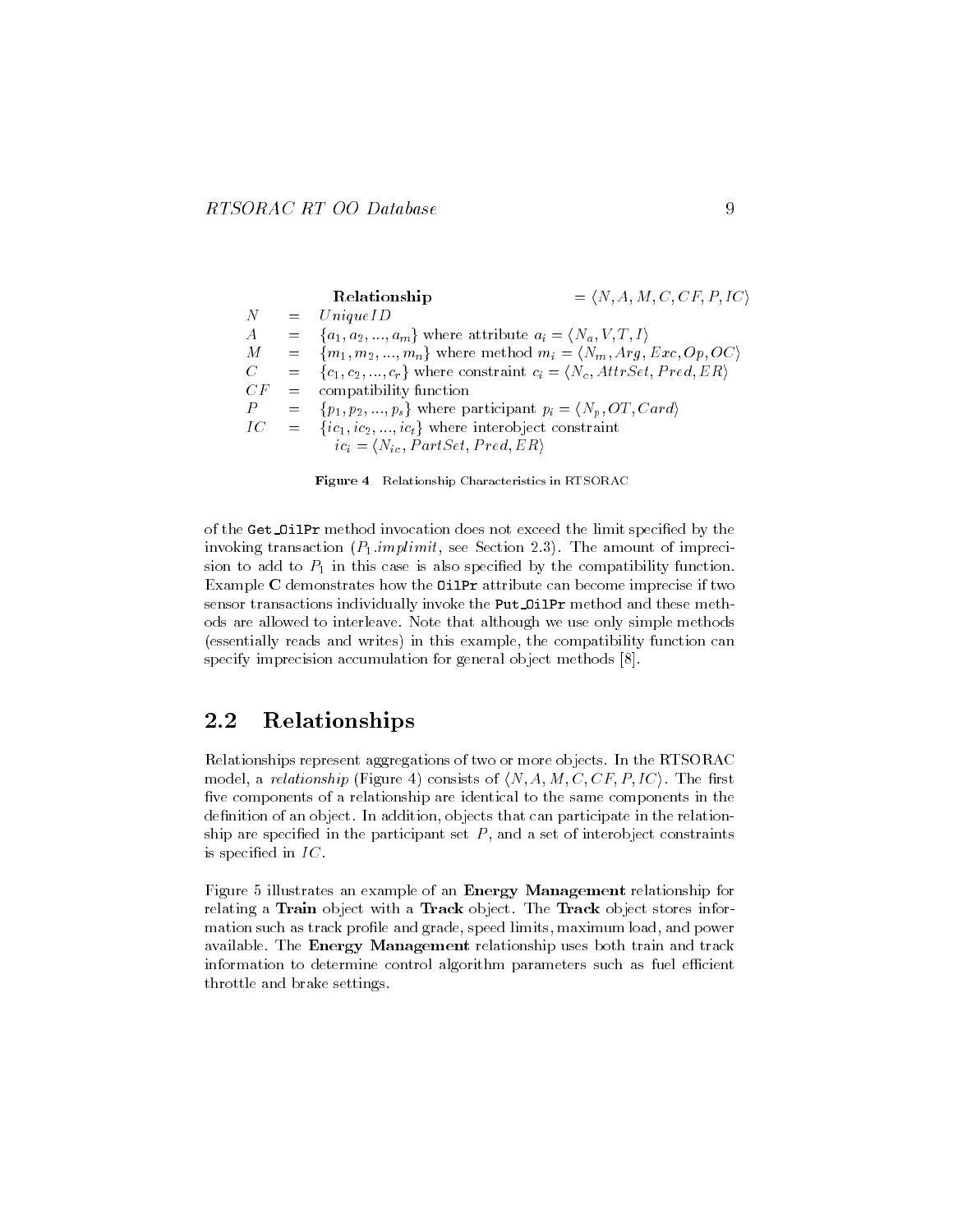

Figure 5 Example of Energy Management relationship

### Participants.

Each participant in a relationship is of the form  $\langle N_p, OT, Card \rangle$ . N<sub>p</sub> is the name of the participant.  $OT$  is the type of the object participating in the relationship. Card is the cardinality of the participant, which is either single or multi [7]. Constraints can be used to express cardinality requirements of the relationship, such as minimum and maximum cardinality of the participants. In Figure 5, Train and Track are single cardinality participants.

#### Interobject Constraints.

The interobject constraints placed on objects in the participant set are of the form:

 $\langle N_{ic}, PartSet, Pred, ER \rangle$ .  $N_{ic}, Pred, and ER$  are as in object constraints, and  $PartSet$  is a subset of the relationship's participant set  $P$ . The predicate is expressed using objects from the  $PartSet$ , allowing the constraint to be specied over multiple objects participating in the relationship. Enforcement rules are defined as before by  $\langle Exc, Op, OC \rangle$ , however the operations in  $Op$ can now include invocations of methods of the objects participating in the relationship.

As an example of an interobject constraint, consider the Energy Manage ment relationship in Figure 5. A Train object will be on one specific segment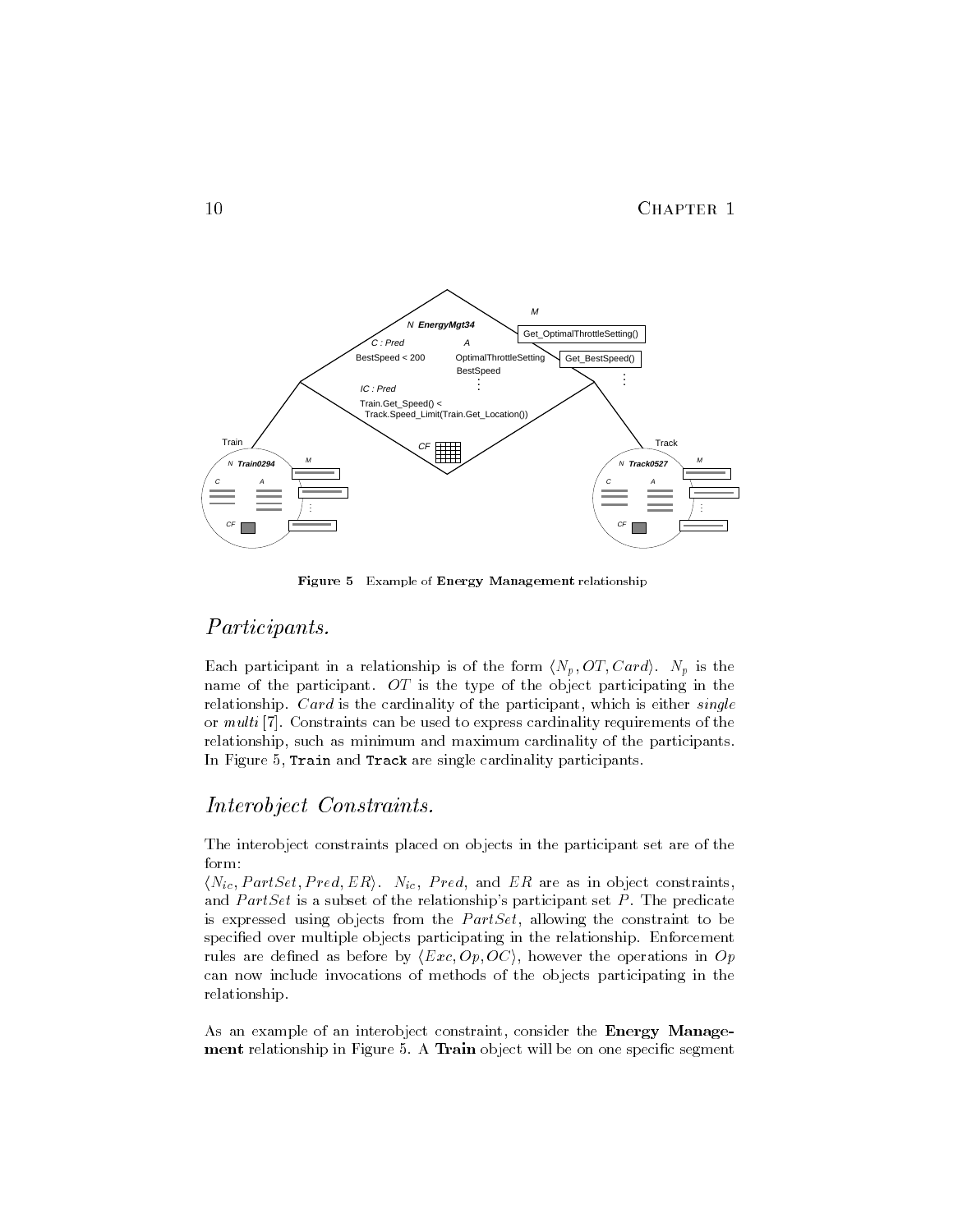of track, represented by the Track object participating in the relationship. The train should obey the speed limits set on the track segment, so the following interobject constraint predicate could be specified:

 $Pred:$  Train.Get Speed()  $\lt$  Track.Speed Limit(Train.Get Location())

If the speed of the train exceeds the speed limit posted at the train's location on the track, the corresponding enforcement rule signals SpeedLimitExceeded.

### 2.3 Transactions

A transaction has six components,  $\langle N_t, O, OC, PreCond, PostCond, Result \rangle$ , where  $N_t$  is a unique name or identifier, O is a set of operations, OC is a set of operation constraints,  $PreCond$  is a precondition,  $PostCond$  is a postcondition, and  $Result$  is the result of the transaction. Each of these components is briefly described below.

#### Operations.

The operations in O represent the actions of the transaction. They include statements of the language in which the transaction is written, and method invocations on database objects  $(M I)$ . Method invocations  $(M I)$  are of the form  $\langle MN, ArgInfo \rangle$ , where MN is the method name (prepended with the appropriate object identifier) and  $ArgInfo$  is a set of tuples containing argument information. Each argument tuple is of the form  $\langle aa, maximum, ter \rangle$  where aa is the actual argument to the method, maximp is the maximum allowable imprecision of the argument, and  $tcr$  is the temporal consistency requirement of the argument. The fields  $maximp$  and  $\bar{t}cr$  are specified only for arguments that are used to return information to the transaction. These fields allow the transaction to specify requirements that differ from those defined on the data in the objects. For example, the transaction might be willing to accept a value whose temporal consistency requirements have been violated so as to meet other timing constraints. The data may still be useful to the transaction because of other available information (for example, it may be able to do some extrapolation). A transaction may also specify that data returned by a method invocation must be precise (maximp is zero).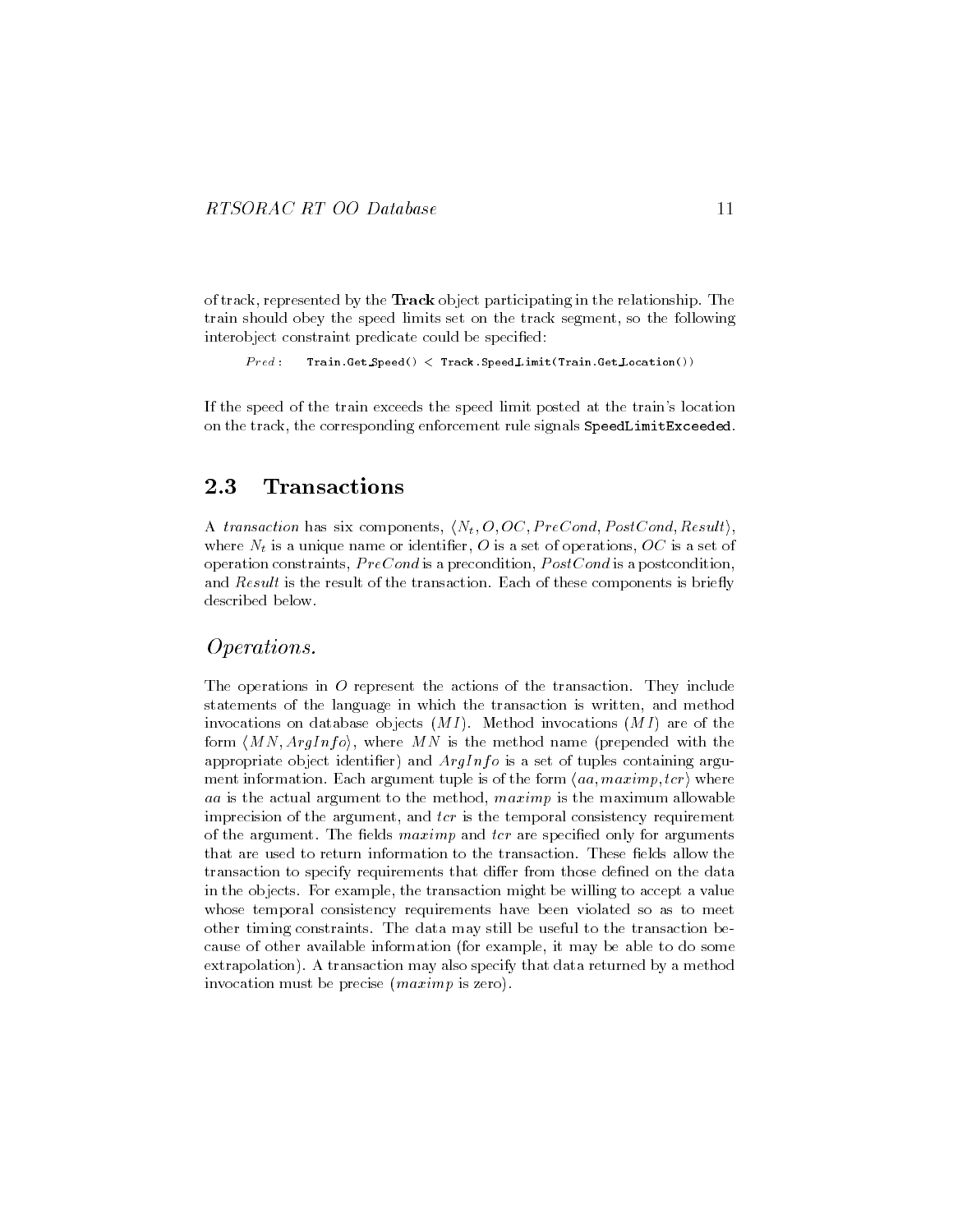#### Operation Constraints.

 $OC$  is a set of constraints on operations of the transaction. These constraints are of the same form as the operation constraints specified for methods,  $\langle N_c, \rangle$  $OpSet, Pred, ER$ . They can be used to express precedence constraints, execution constraints, and timing constraints. For example, a transaction may require that a sensor reading be returned within two seconds.

#### Precondition, Postcondition, Result.

 $PreCond$  represents preconditions that must be satisfied before a transaction is made ready for execution. For example, it may be appropriate for a transaction to execute only if some specified event has occurred. The event may be the successful termination of another transaction, or a given clock time.  $PostCond$  represents postconditions that must be satisfied upon completion of the operations of the transaction. The postconditions can be used to specify the semantics of what constitutes a commit of a transaction containing subtransactions. Result represents information that is returned by the transaction. This may include values read from objects as well as values computed by the transaction.

### 3 IMPLEMENTATION OF THE RTSORAC **MODEL**

To implement the RTSORAC model in a prototype system, we have extended the Open Object-Oriented Database System (Open OODB) [21]. The open, modular design of Open OODB facilitates extending it with features to support specication and management of RTSORAC objects, relationships, and transactions. The following sections summarize the Open OODB system, describe interface extensions to Open OODB, and discuss the extensions to the Open OODB architecture. The interface extensions involve a graphic interface for specifying classes for RTSORAC objects. Extensions to the Open OODB architecture include real-time transaction management that performs earliestdeadline-first scheduling and real-time object management for shared-memory RTSORAC objects.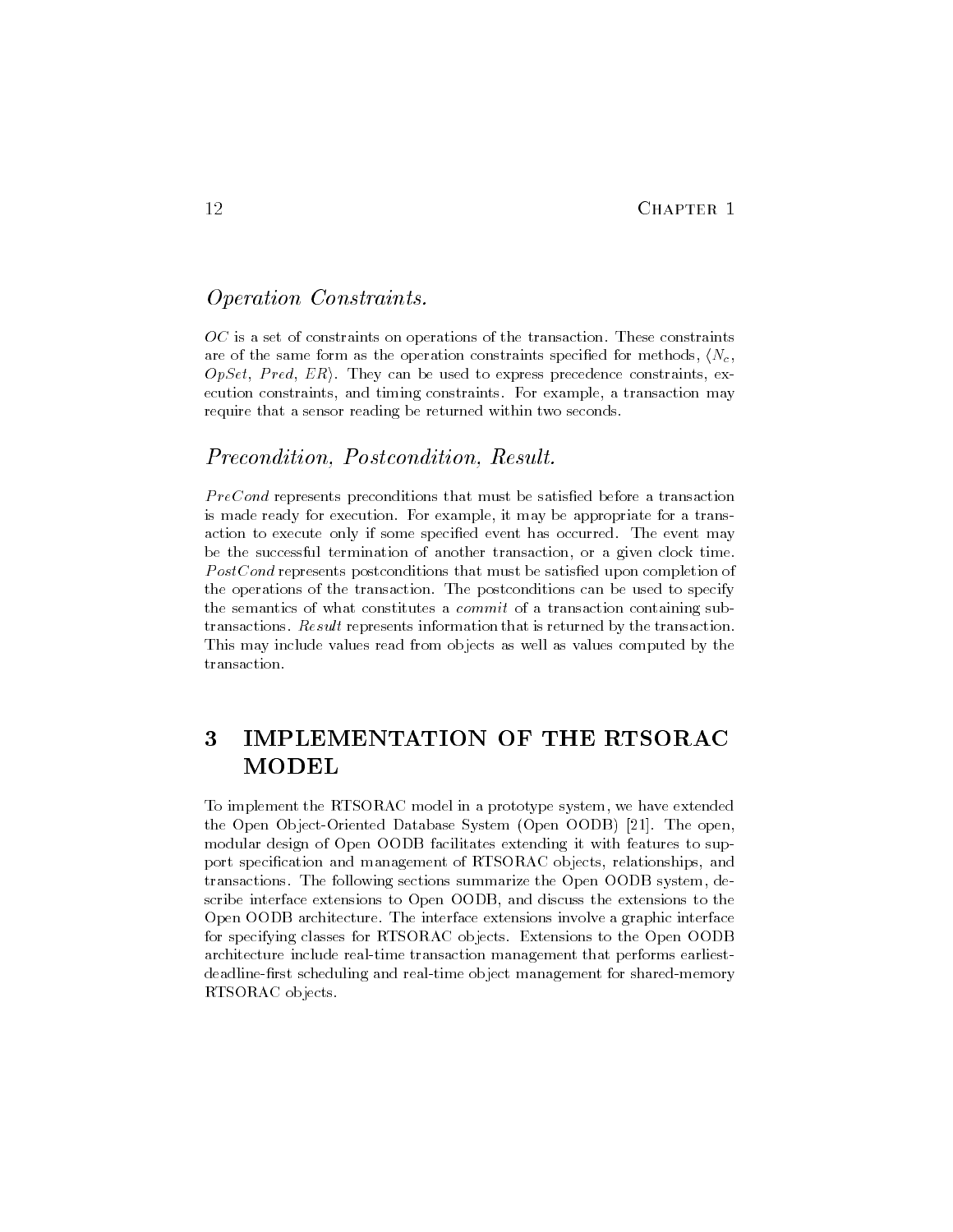#### 3.1 Open Ob ject-Oriented Database System  $3.1$

The Open OODB system was initiated by the U.S. Advanced Research Projects Agency (ARPA). An alpha version was released in 1993 and subsequent versions have been released in 1996. The project's goal is to establish a common, modular, modiable, object-oriented database system suitable to be used by a wide range of researchers and developers [21]. Open OODB is designed so that features such as transaction management, query interface, persistence, etc. are modules that can be individually "unplugged" and replaced by other modules.

Open OODB's computational model strives to transparently extend the behavior of objects that are found in application programming languages. The current release is a transparent extension to C++. In Open OODB's computational model, objects can exist in one of many address spaces. Currently there are two address spaces supported: transient, which resides in main memory, and persistent, which resides remotely in the Exodus [6] storage manager. The system provides communication and translation facilities to allow transfers between different address spaces to an Open OODB transaction's address space. That is, an Open OODB transaction that wishes to use an object is granted a lock on that object and the Open OODB run-time system copies the object into the transaction's address space. There are language extensions to  $C_{++}$  that specify requests for objects as well as extensions that specify other database functionality.

The basic conceptual system architecture of Open OODB is shown in Figure 6 (along with the proposed real-time extensions that we have added). The support managers are modules that are currently implemented as library routines that get linked into the user's  $C++$  program to (transparently) provide the extended database capabilities. The Address Space Manager supports mappings between global identifiers and object identifiers used in the local address space. The Communication Manager provides support for interfacing to one or more underlying communications mechanisms. The *Translation Manager* translates an object stored in one format to a target format. For instance, it translates objects stored in Exodus into objects suitable for a C++ application program. The Data Dictionary is a globally known repository of the data model and type information, instance information, name mappings (of application names to instances) and possibly system conguration and resource utilization information.

Policy managers (PMs) provide extenders to the behavior of programs by coordinating the support managers just described. The Persistence Policy Manager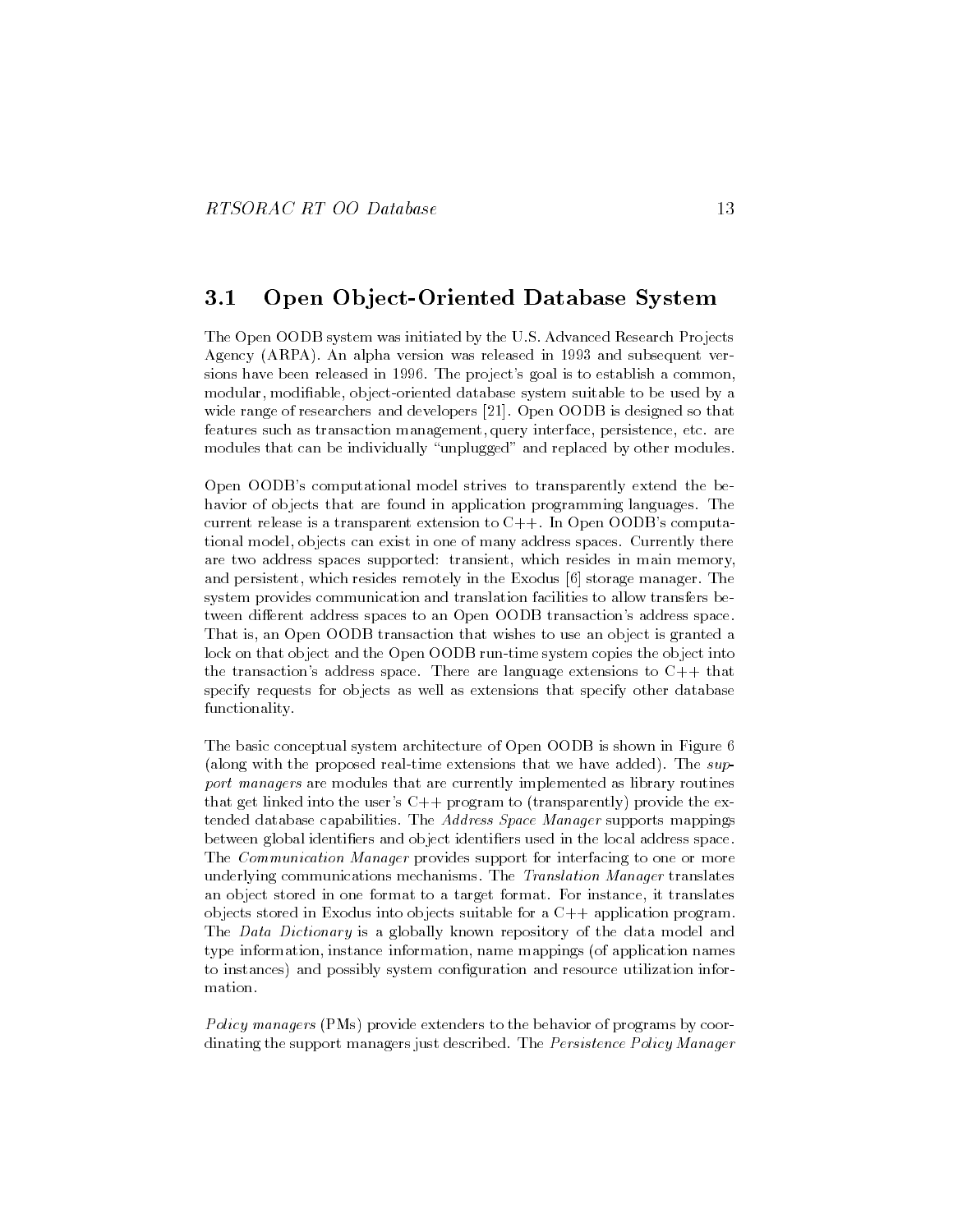![](_page_13_Figure_1.jpeg)

Figure 6 Open OODB Architecture With Real-Time Extensions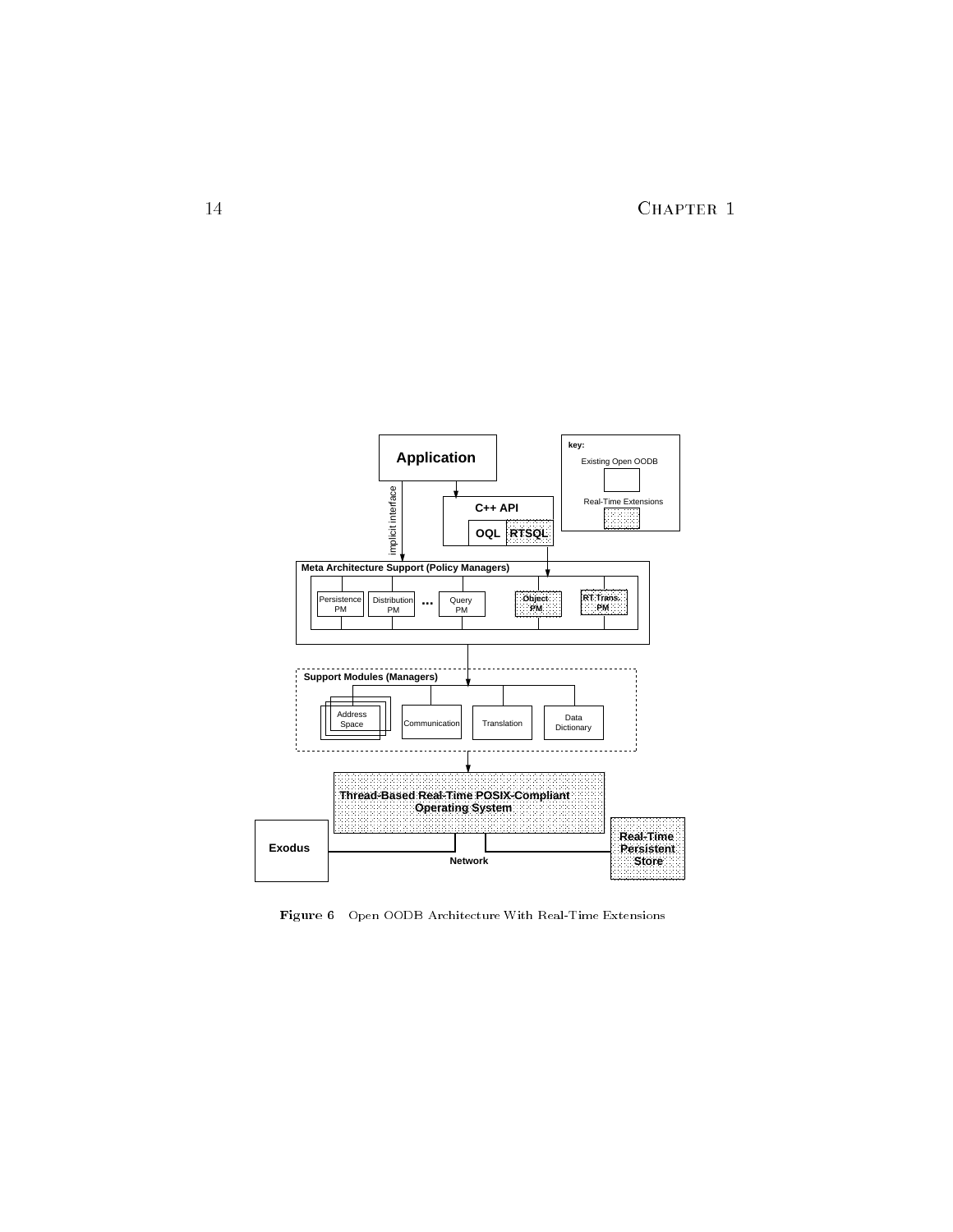provides applications with an interface through which they can create, access, and manipulate persistent objects in various address spaces. The Transaction Policy Manager enables concurrent access to persistent and transient data; its implementation in the current release is a trivial mapping to Exodus write locks on all objects. Other policy managers include those for distribution, change management, indexing, and query processing.

The query interface is in two forms: an extended version of C++ and an SQLlike language called  $OQL$ , which must be embedded in  $C++$  code [21]. The  $C++$  interface is  $C++$  code extended with methods that invoke capabilities of the managers. OQL has a very basic set of SQL-like commands that work on sets of objects. Although the current version is skeletal, actual examples can be executed. It relies heavily on Exodus as its persistent storage and for concurrency control and recovery. Eventually, as Open OODB development progresses, many of the manager capabilities will be incorporated into the Open OODB architecture (Figure 6).

## 3.2 RTSORAC Extensions to the Open OODB Interface

In the current version of Open OODB, the schema is specified as a collection of C++ classes and transactions are specied as C++ programs, or as OQL programs that are compiled to  $C++$  programs. Recall that objects and transactions in the RTSORAC model have additional features beyond those supplied by C++ classes and programs. To support these additional capabilities, we have added two additional interfaces to Open OODB: a graphic interface to specify classes for RTSORAC objects, and real-time extensions to the standard SQL query language to specify RTSORAC transactions.

Graphic RTSORAC Schema Specification. A schema in our extended Open OODB prototype is specified as classes for RTSORAC objects which are translated to  $C++$  code suitable to execute on the extended Open OODB system. Specication of these classes is done with a graphic interface programmed with X-windows and Motif. The graphic interface directs database schema specication while following Rumbaugh's OMT model [12] for object-oriented design with additional real-time features [20]. The interface is a version of a Motif-based software package called Object-Oriented Designer from Pusan University, Korea, extended to provide facilities to define the RTSORAC model features that must be added to  $C++$  classes.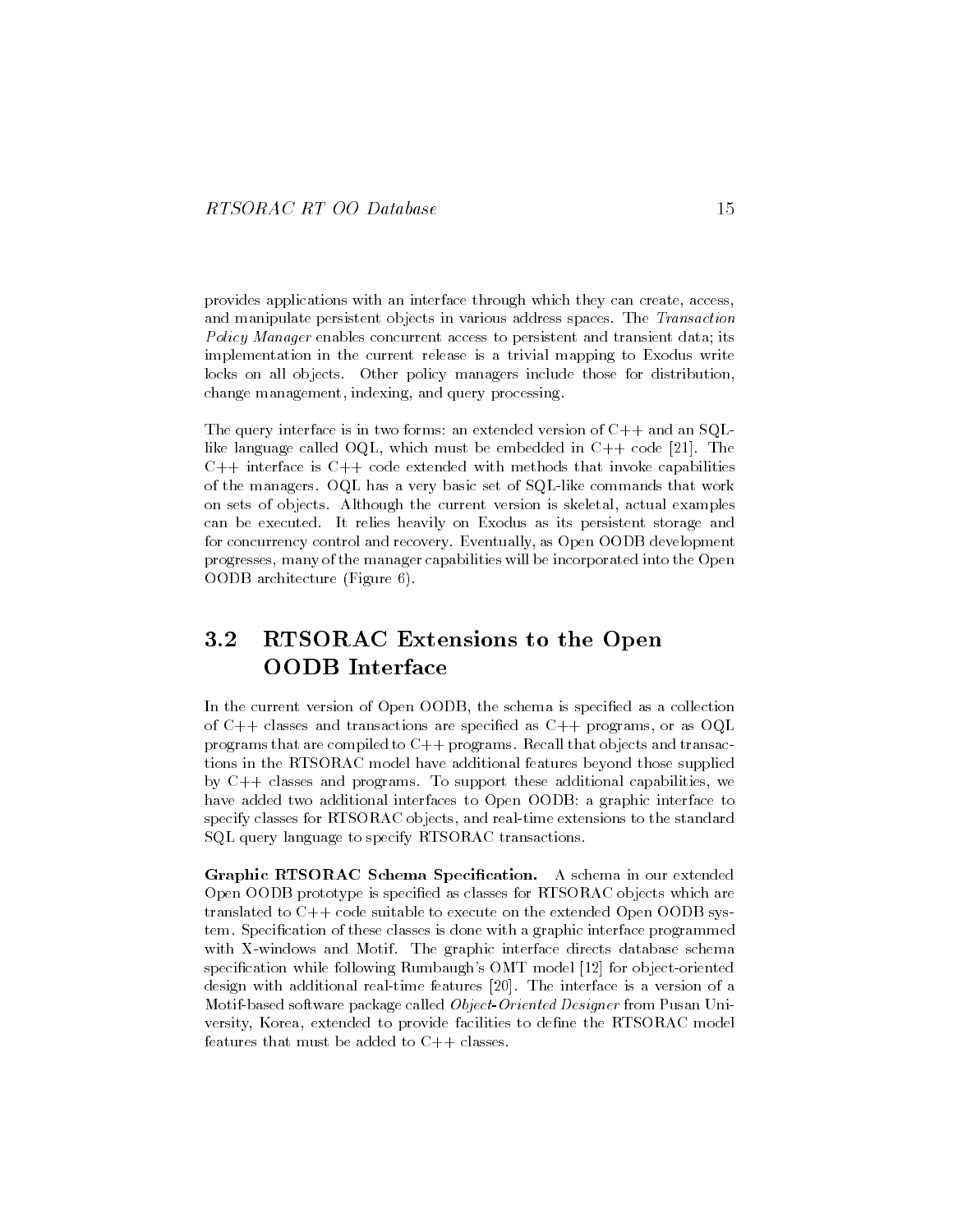Our prototype implementation provides attributes having only floating point value fields. We have designed the capability to create arbitrary real-time attribute classes by using the type of the value field as an argument to a  $C_{++}$ template that provides time and imprecision capabilities. The compatibility function and constraints are added to classes through a special tool [11] that can be selected from the graphic interface menu. The tool parses the specification of a schema object and computes a default compatibility function based on affected sets of methods (see Section 2.1). It then interacts with the schema designer to incorporate semantic information into the compatibility function.

The interface produces a C++ class specification with certain "meta members", including a wait queue, compatibility function, POSIX mutual exclusion locks (mutexes) and condition variables, and member functions to request and release locks on the object. These meta members are used by the concurrency control mechanism described later in Section 3.3.2. The compatibility function defined by the interface tool is structured as a two dimensional array. The rows represent currently active methods and the columns represent requested methods. Each element of the array is a TRUE, FALSE, or pointer to a user-defined boolean function. The array element determines whether the methods which correspond to the element's row and column, are compatible. For instance, the array representing the compatibility function of a Train object would have a pointer to a boolean function specifying each of the conditions and associated imprecision accumulation shown in Figure 3 of Section 2.1.

**Transactions.** Transactions in our prototype are  $C++$  programs that include the schema file of object type declarations which was generated by the graphical interface. Each transaction program is compiled into a POSIX process that maps all database objects, which reside in shared memory as described in Section 3.3.2, into its own address space. The process uses calls to the concurrency control mechanism (Section 3.3.2) to lock objects while using them. These calls are provided by our Open OODB policy manager code, as shown in Figure 7 of Section 3.3.2. Once an object is locked, the transaction calls the object's methods as if the object were in the transaction's own address space. A transaction process uses calls to the underlying operating system to set its priority and to set alarms for start times and deadlines.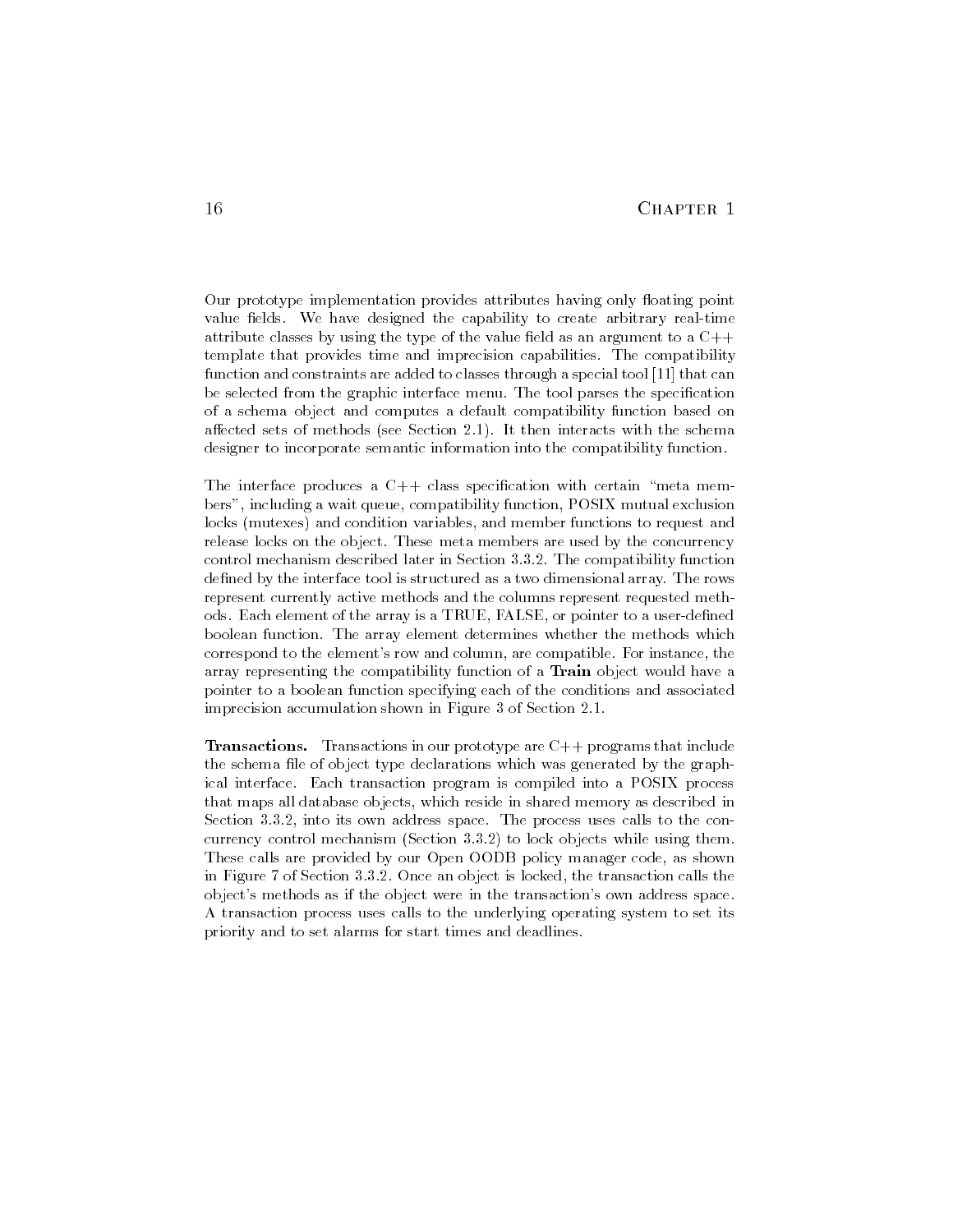#### 3.3 RTSORAC Extensions to the Open  $3.3$ OODB Architecture

Our RTSORAC extensions to the Open OODB architecture are designed within Open OODB's original framework, as shown in Figure 6. We have made two changes to the system's underlying architecture by implementing extensions using a real-time POSIX operating system [15] and by incorporating a realtime persistent storage subsystem. We have also added a policy manager for real-time transaction management and a policy manager for real-time object management.

#### Basic Open OODB Architecture Modifications

As shown in Figure 6, our prototyping uses a real-time operating system that is consistent with the POSIX standards and a real-time persistent storage manager. The current release of Open OODB executes on a Sun Sparc architecture with the Sun Solaris operating system. Solaris contains many of the real-time operating system features specied in the IEEE/ISO POSIX real-time operating system standards [15]. These features include shared memory, prioritybased scheduling and priority-based semaphores.

Our major basic architecture modication is the addition of a real-time persistent store. The current Open OODB version relies heavily on the Exodus storage manager as its persistent store. Exodus's unpredictable execution times, handling of requests in first-come-first-serve order rather than priority order, and conservative locking capabilities, render it unacceptable for a real-time data management system. Instead of relying on Exodus, we are incorporating another address space to Open OODB: a real-time persistent address space. Our current design uses this address space as checkpointed permanent storage for shared main memory RTSORAC objects (see Section 3.3.2) and for swap space if all objects can not fit into shared memory.

#### RTSORAC Object Management

RTSORAC database objects are designed to be kept in shared main memory for fast, predictable access. That is, instead of keeping objects in one of the current Open OODB address spaces, where they must be copied into a transaction's local address space for use, the protoype system keeps objects in shared main memory. The *Object Policy Manager* (OPM) that we have added to Open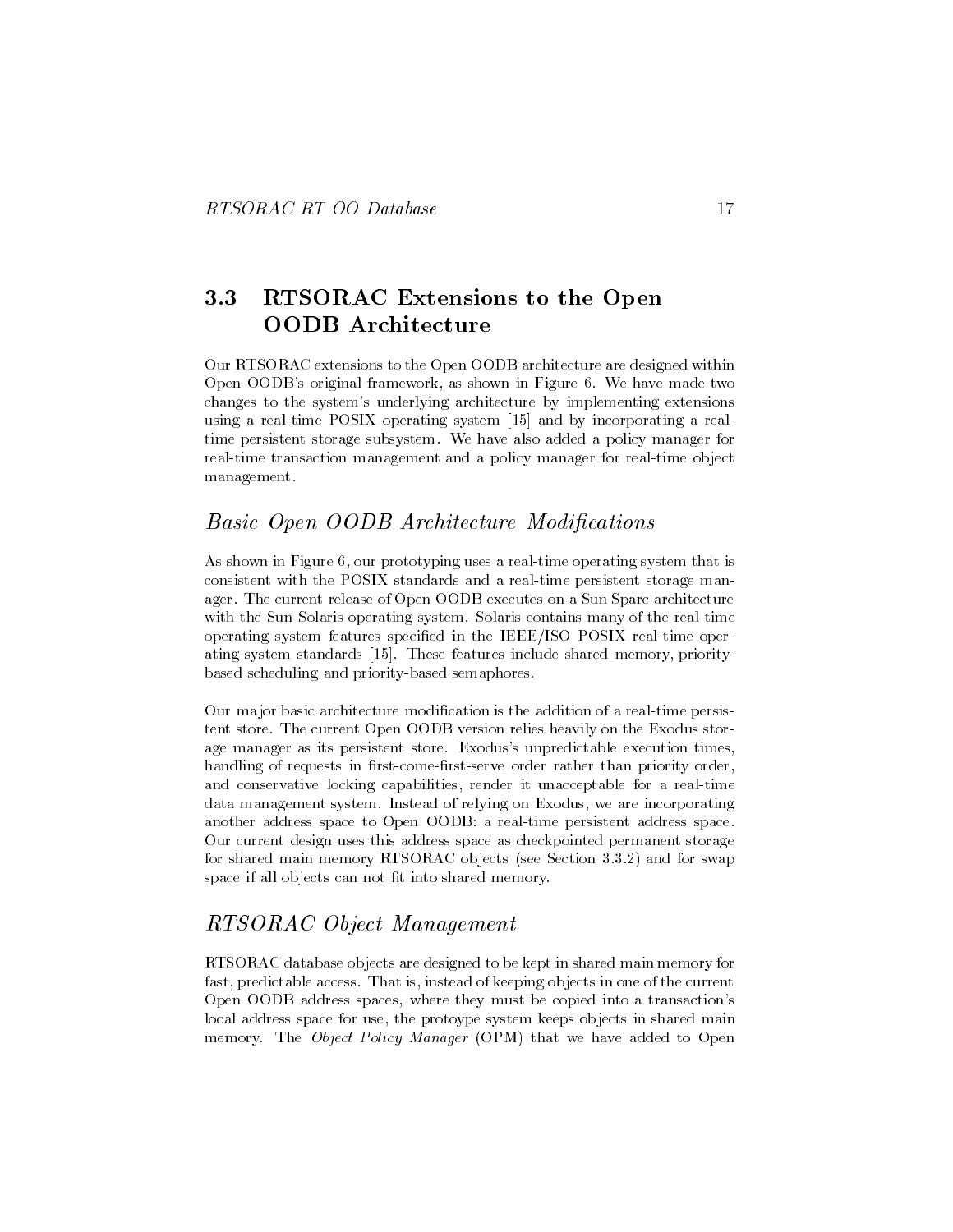OODB manages this shared memory and provides concurrency control for the objects. Figure 7 shows the implementation of object management.

#### Shared Main Memory Management.

In the prototype system, an object keeper process creates a shared main memory segment at system startup. This keeper process may load the shared segment with object instances, either by restoring previously archived objects, or by instantiating new objects. Transaction processes use the POSIX shared memory capabilities to map the shared segment into their own virtual address spaces (see Figure 7), thereby gaining direct access to object instances. Transactions use an overloaded  $C++$  new operator to dynamically place objects in the shared segment or to locate existing objects by name. To do this, part of the shared segment is reserved at a well-known offset for use by the system as an *object* table. The table associates each object's name with the object's offset from the shared segment's base address. The table also stores object type information. The special new operator automatically manages the object table and uses it to translate object names to offsets. From this offset, the new operator creates a properly typed pointer to the object in the shared memory segment and returns this pointer to the transaction. There is also an overloaded  $C++$  delete operator for removing objects.

Semantic Locking Object Concurrency Control. Since each transaction may concurrently map objects in the shared memory segment into its own virtual address space, we must provide a concurrency control mechanism for the shared objects. Open OODB's current policy enforces serializability through exclusive locking of objects by transactions before a transaction makes a copy of the object into it's own address space. This is quite slow compared to shared memory accesses. Additionally, the exclusive locking of objects ignores transaction and data timing constraints.

We have developed a concurrency control technique called semantic locking for RTSORAC object management [8]. The semantic locking technique is capable of supporting logical consistency, temporal consistency, and the trade-offs between them as well as bounding any resulting imprecision. The technique utilizes the user-defined compatibility function (Section 2.1) of a RTSORAC object to determine the trade-off and to define correctness for that particular object. In this technique, a transaction requests a semantic lock to invoke a method on an object. Semantic locks are granted based on the evaluation of a set of conditions and on the evaluation the compatibility function of the object.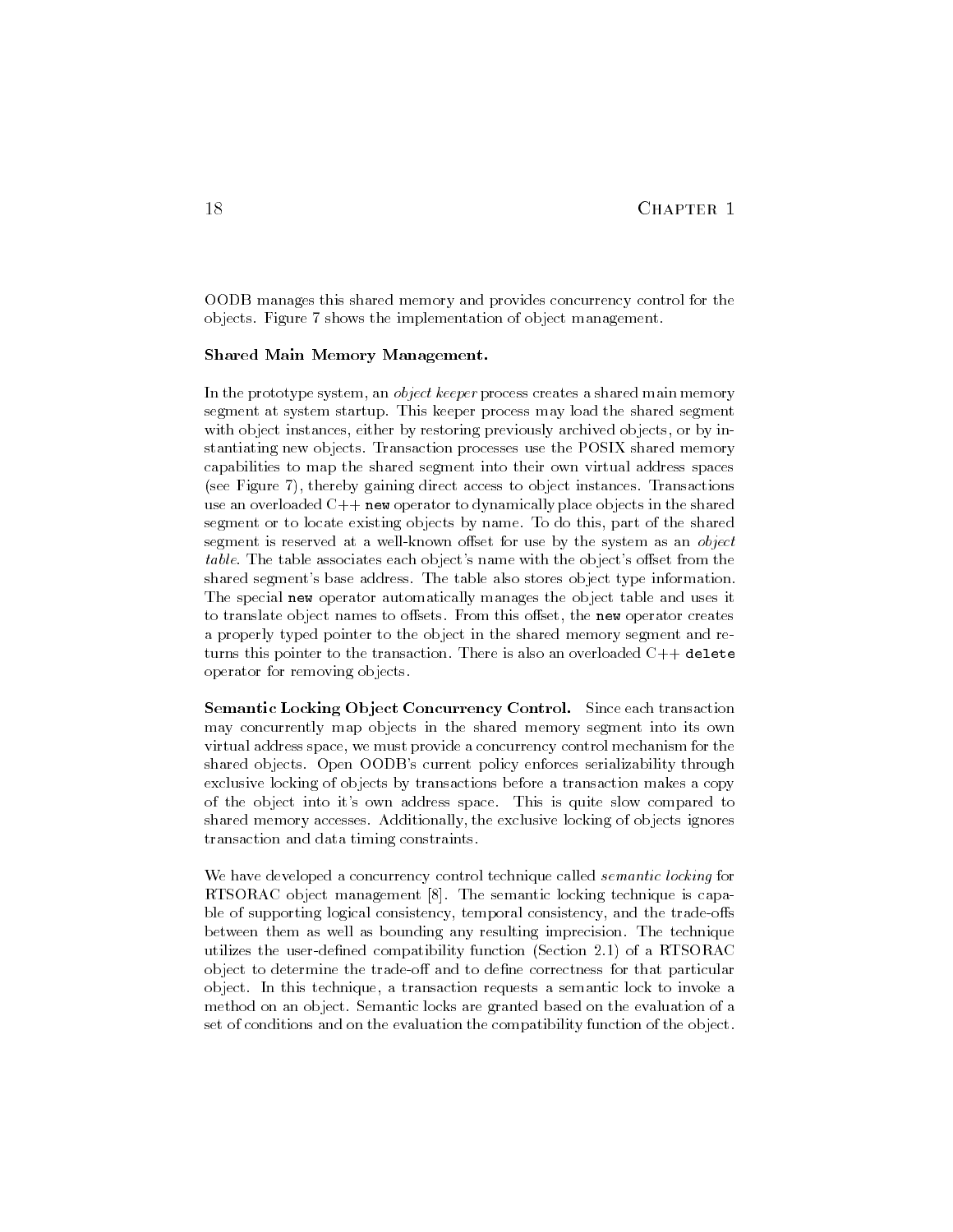When a transaction requests a semantic lock for a method invocation, it calls the meta member function SLM lock() of the object specifying the method and the arguments for the requested invocation. The meta member function acquires the POSIX mutex for access to the object's meta data. When the mutex is granted, the SLM lock meta member function attempts to acquire a semantic lock for the transaction. There are two possible outcomes when a transaction process requests a semantic lock for a method invocation: the SLM lock meta member function either grants permission to the transaction process to execute the requested method, or it suspends the requesting transaction. A suspended transaction will be awakened and will retry its lock request whenever a lock is released (discussed later). In either case, the transaction releases the mutex at the end of the **SLM** lock meta member function. Note that the OPM uses mutexes to ensure mutual exclusion only for each object's meta members during the semantic locking mechanism execution; transaction access to object attributes is controlled with semantic locks.

Figure 8 shows the semantic locking mechanism that the SLM lock meta member function performs when a transaction requests a semantic lock for a method invocation  $m_{reg}$ . First, SLM lock computes the maximum amount of imprecision that  $m_{reg}$  could introduce into each of the attributes that it writes and into each of its own return arguments (Step A). It computes these values by using the amount of imprecision already in the attribute or return argument and calculating how  $m_{reg}$  may update this imprecision through operations that it performs.

Next, the meta member function evaluates a set of conditional statements that determine if granting the lock would violate temporal or imprecision constraints. The first condition ensures that if a transaction requires temporally valid data, then  $m_{reg}$  will not execute if any of the data that it reads will become temporally invalid during its execution time. The other two conditions test that  $m_{reg}$  will not introduce too much imprecision into the attributes that it writes and into its return arguments.

If all of the above conditions hold, the SLM lock meta member function updates the imprecision amounts computed in Step A and saves the old amounts in a data structure, in case the request is not granted (Step C). The meta member function then loops to evaluate the compatibility function for  $m_{reg}$  with each currently locked method invocation and with each lock request in the wait queue for a method invocation with higher priority than  $m_{reg}$  (Step D). If all tests in the loop succeed, the meta member function grants the lock for  $m_{req}$ , adds it to the active locks set and gives the transaction permission to execute the method. If any of the conditions or any compatibility test fails, the **SLM** lock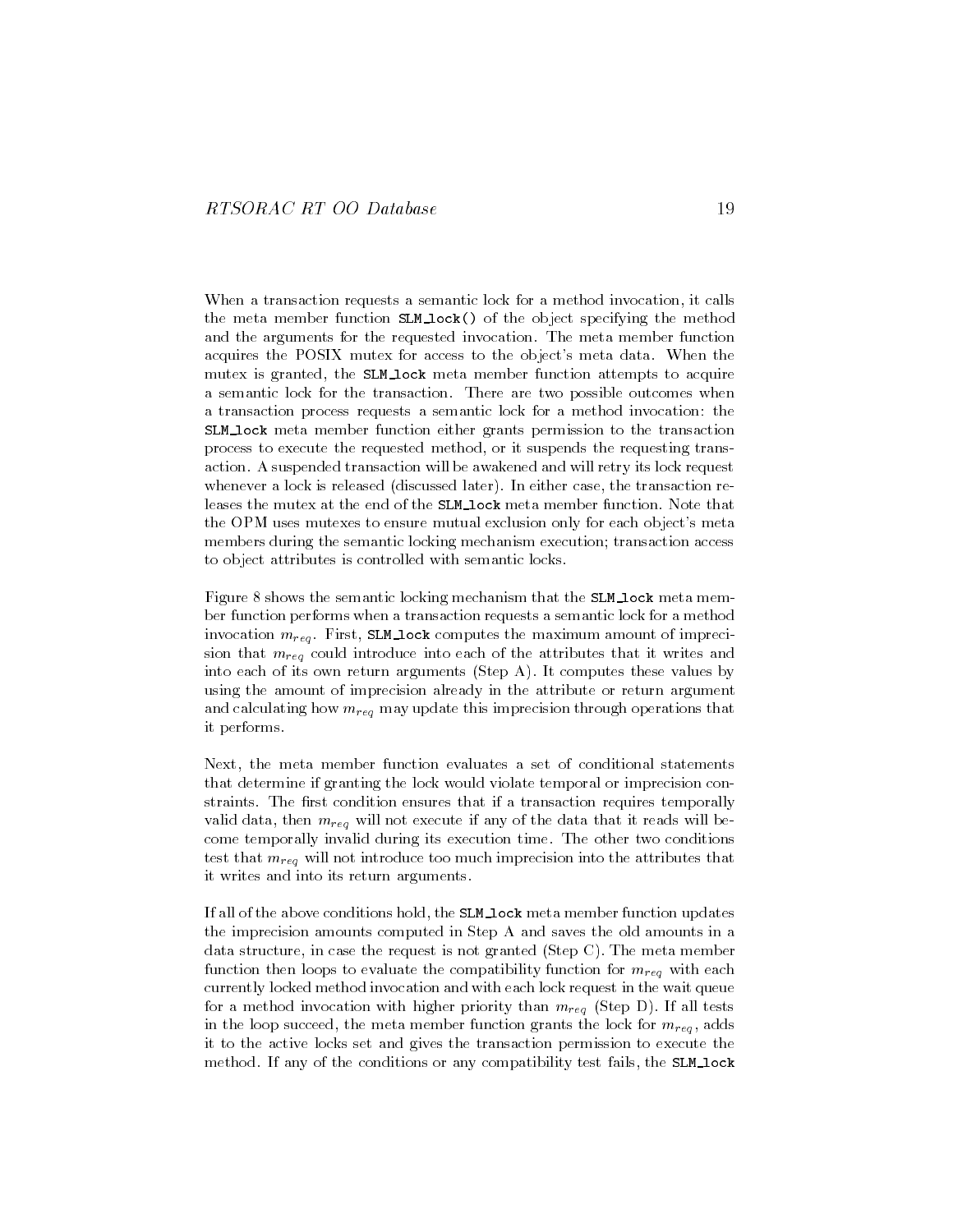![](_page_19_Figure_1.jpeg)

Figure 7 Object Management Implementation in Open OODB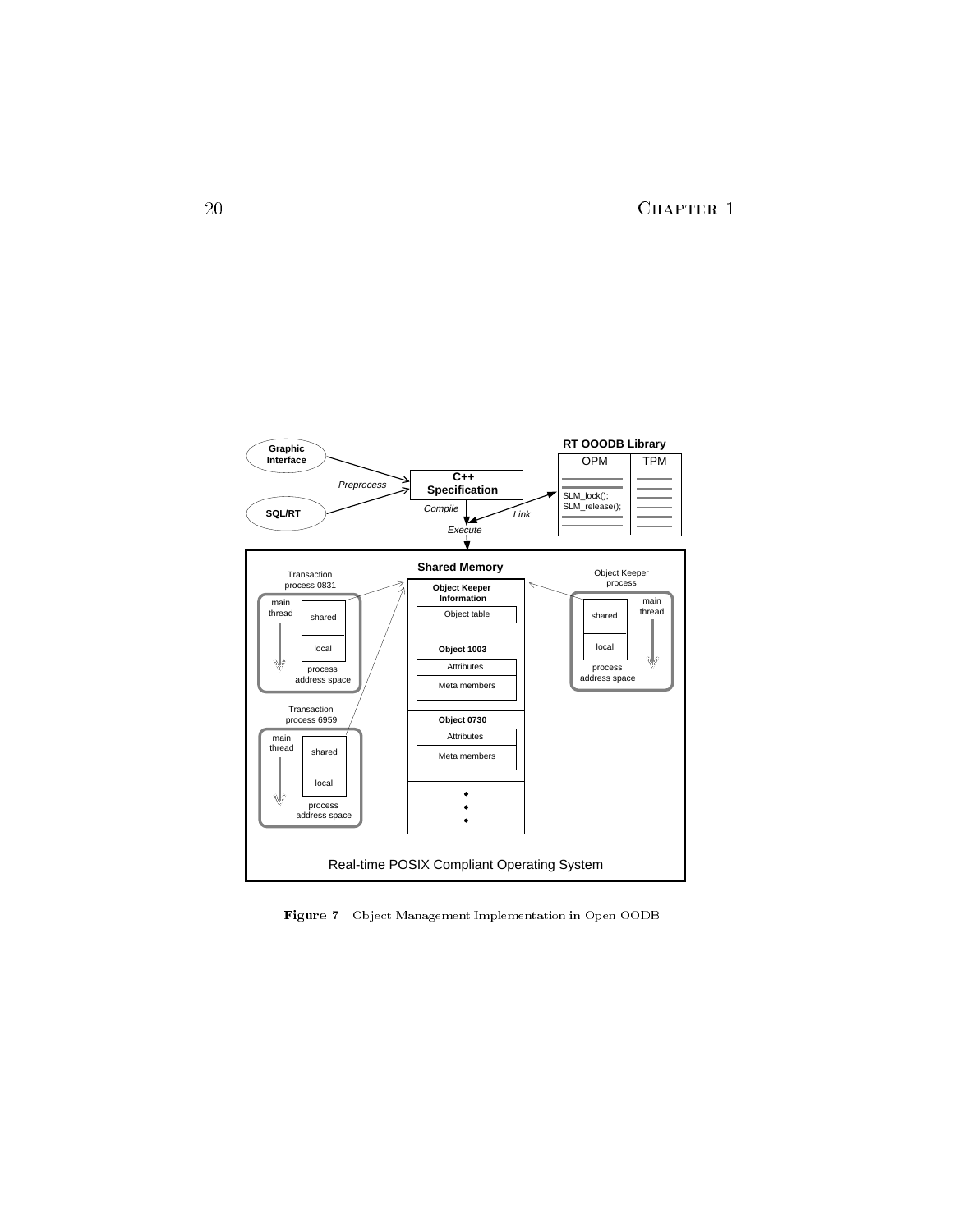![](_page_20_Figure_1.jpeg)

Figure 8 SLM lock Meta Member Function Outline

meta member function restores the original values of any changed imprecision amounts (Step E), places the lock request in the priority queue, and suspends the requesting transaction (Step G).

A transaction must explicitly release the locks that it is granted by calling the SLM\_release meta member function on the object. This meta member function removes the method invocation from the object's active locks set. It then broadcasts on a POSIX condition variable to awaken all of the suspended transactions in the object so they may retry their lock requests. Due to the newly-released lock, it may now be possible to grant some of these previouslydenied locks. The use of a the real-time POSIX scheduler, discussed next, assures that the awakened transactions make their lock requests in priority

Performance simulations indicate that our semantic locking technique maintains temporal consistency better than several other object locking techniques [10]. In [9] we prove that our Object Manager's semantic locking technique can bound imprecision in the database and that it can support global correctness by showing that it can enforce a form of Epsilon Serializability [17] specialized for object-oriented databases.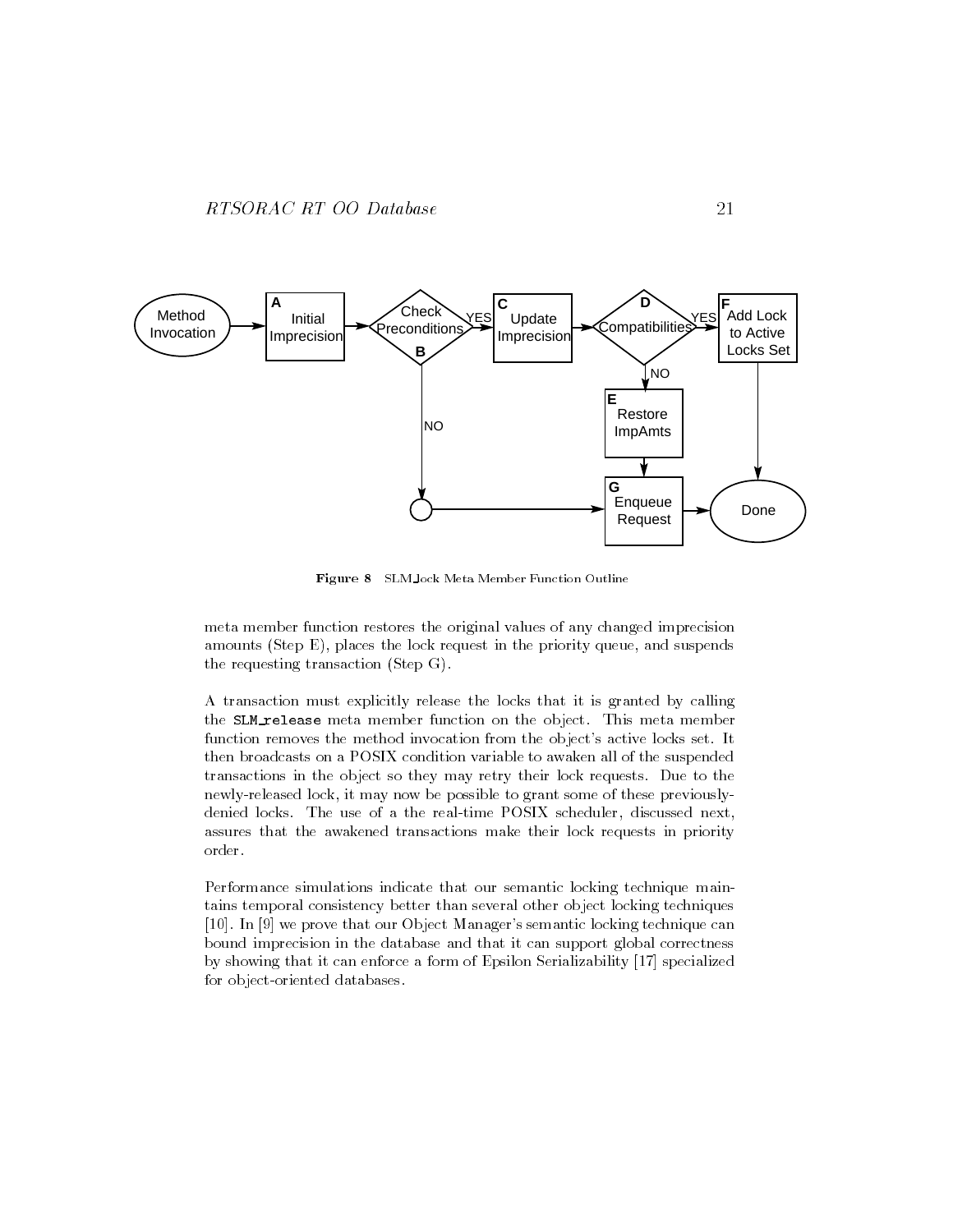#### RTSORAC Transaction Management

Our Open OODB Transaction Policy Manager (TPM) provides for real-time scheduling of transaction processes, and transaction timing constraint enforce-

Real-Time Scheduling. The real-time transaction scheduling performed by the TPM is essentially a mapping of timing constraints expressed in RTSORAC transactions into real-time POSIX priorities for transaction processes. This mapping is designed so that the transaction process priorities realize Earliest-Deadline-First (EDF) scheduling. EDF scheduling has been shown to be effective in real-time databases [1], but implementing EDF scheduling using the capabilities specied by the POSIX interface is non-trivial. The problem is that optimal EDF scheduling requires infinite priorities (one for each possible dead- $\min$ , while  $\mathtt{r}$   $\mathtt{OSLA}$  mandates a minimum of only 32 priorities . Furthermore, POSIX mandates a form of First-In-First-Out (FIFO) scheduling for processes of the same priority". Fift scheduling can adversely allect EDF scheduling since a later deadline may execute before an earlier deadline within same priority. Our TPM is designed to minimize the violation of EDF transaction scheduling order while using the capabilities of POSIX. It does this in three steps:

- 1. Initial priority assignment is done by mapping the RTSORAC transaction deadline to a POSIX process priority using the probability distribution of deadlines in the application. This mapping uses the distribution to equalize the expected number of processes at any given priority. For example, if most transaction processes have deadlines in the 50ms to 100ms range, this range might be split into several POSIX priorities while a range of several seconds in length might map to a single priority because there is a lower probability of RTSORAC transactions within that particular larger range of deadlines.
- 2. The TPM uses POSIX primitives to shuffle transaction processes within a priority so that they are queued in deadline order, not FIFO order.
- 3. The TPM increases priorities of transaction processes as time progresses. That is, when time passage causes a transaction process to map to a new

<sup>1</sup>POSIX mandates a minimum of 32 priorities for standard compliance; implementations may, and often do, provide more priorities.

<sup>&</sup>lt;sup>2</sup>There are two other POSIX policies: round robin which is FIFO with a time quantum, and other, which is non-standard.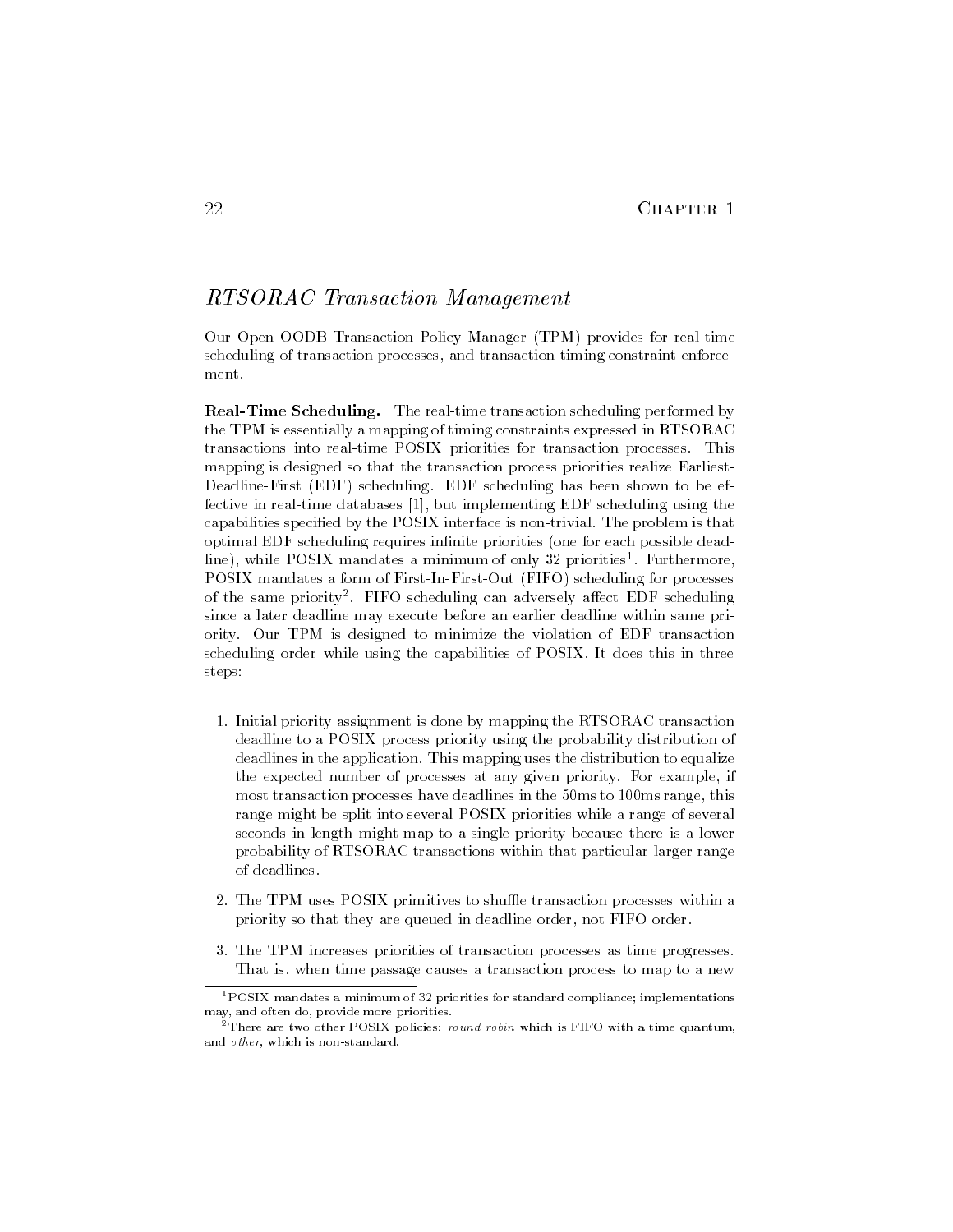(higher) priority because its deadline is nearer, the TPM increases that transaction process's priority.

Details and simulation results of this scheduling technique are presented in [18].

Transaction Timing Constraint Enforcement. In addition to earliest deadline first scheduling on the processor, the TPM is also responsible for mapping RTSORAC transaction timing constraints to POSIX primitives for enforcing timing constraints. In particular, the TPM maps expressed earliest start times, deadlines, and periods into appropriate POSIX timer primitives. A RTSORAC transaction's earliest start time  $e$  is implemented by setting a timer for  $e$  and suspending the transaction process until the timer signal arrives. A RTSORAC transaction deadline  $d$  is implemented by setting a timer for  $d$ . If the timer signal arrives, it causes the transaction process to jump to the signal handler, which contains high-level RTSORAC enforcement rule (exception handling) code. Periodic execution requires repeatedly setting timers for the start and end of period frames. This enforcement procedure is described in [22].

#### **CONCLUSION**  $\overline{4}$

This chapter has presented the RTSORAC model and its use in designing realtime extensions to the Open OODB system. The model supports expression of logical consistency, temporal consistency, and imprecision constraints as well as their trade-offs for both data objects and transactions. It also supports expression of complex data types and associations among data items. The prototype uses main-memory objects with semantic real-time concurrency control to achieve fast access that observes the semantics of the logical, temporal, and imprecision constraints.

We believe that real-time object-oriented database systems can be effective for many applications that involve management of complex, real-time data. The RTSORAC model is a useful abstraction of the incorporation of real-time requirements into object-oriented database systems. The prototyping of the model in the Open OODB system is an important step towards indicating the feasibility of the RTSORAC approach.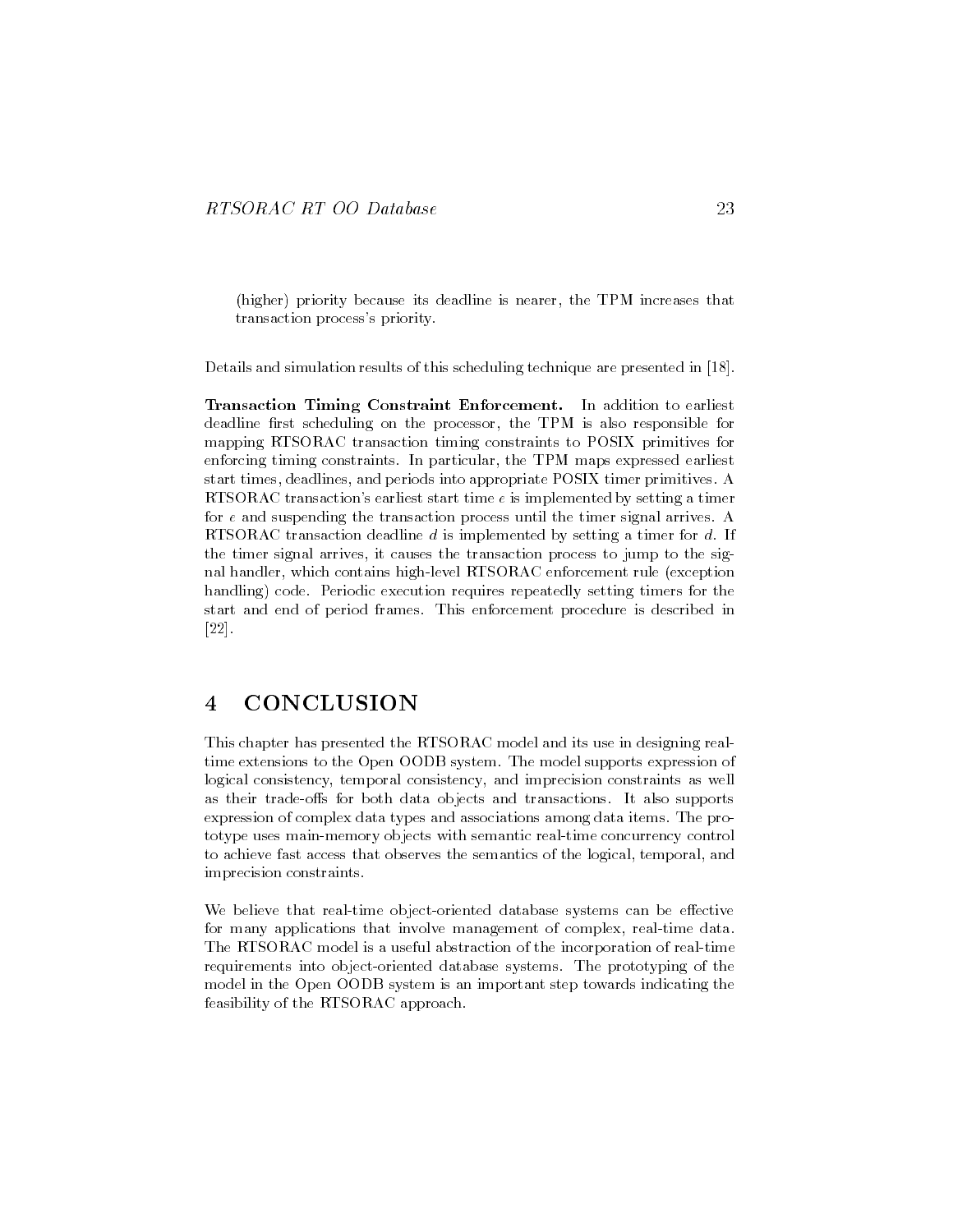#### REFERENCES

- [1] Robert Abbott and Hector Garcia-Molina. Scheduling real-time transactions: A performance evaluation. In 14th VLDB Conference, August 1988.
- [2] A. Biliris, S. Dar, N. Gehani, H. V. Jagadish, and K. Ramamritham. AS-SET: A system for supporting extended transactions. In *Proceedings of* ACM SIGMOD Conference, May 1994.
- [3] A.P. Buchmann, D.R. McCarthy, M. Hsu, and U.Dayal. Time-critical database scheduling: A framework for integrating real-time scheduling and concurrency control. In The Fifth International Conference on Data Engineering, February 1989.
- [4] Grady Booch. Object-Oriented Design. The Benjamin/Cummings Publishing Company, Redwood City, CA, 1991.
- [5] B.R. Badrinath and Krithi Ramamritham. Semantics-based concurrency control: Beyond commutativity. ACM Transaction on Database Systems,  $17(1):163{-}199$ , March 1992.
- [6] MichaelJ. Carey, David J. DeWitt, Joel E. Richardson, and Eugene J. Shekita. Object-Oriented Concepts, Databases and Applications. Addison-Wesley Publishing Company, 1989.
- [7] Oscar Diaz and Peter M. D. Gray. Semantic-rich user-defined relationship as a main constructor in object-oriented databases. In R.A. Meersman, W. Dent, and S. Khosla, editors, Object-Oriented Databases: Analysis, Design & Construction  $(DS4)$ , pages 207 – 224. Elsevier Science Publishers, B.V. (North-Holland), 1991.
- [8] Lisa B. Cingiser DiPippo and Victor Fay Wolfe. Object-based semantic real-time concurrency control. In Proceedings of IEEE Real-Time Systems Symposium, December 1993.
- [9] Lisa Cingiser DiPippo and Victor Fay Wolfe. Object-based semantic realtime concurrency control with bounded imprecision. To appear IEEE Transactions on Knowledge and Data Engineering.
- [10] Lisa Cingiser DiPippo and Victor Fay Wolfe. Performance of object-based semantic real-time concurrency control Submitted to SIGMOD 97.
- [11] David Druin. ??? Master's Thesis. Dept. of Computer Science, The University of Rhode Island, 1996.